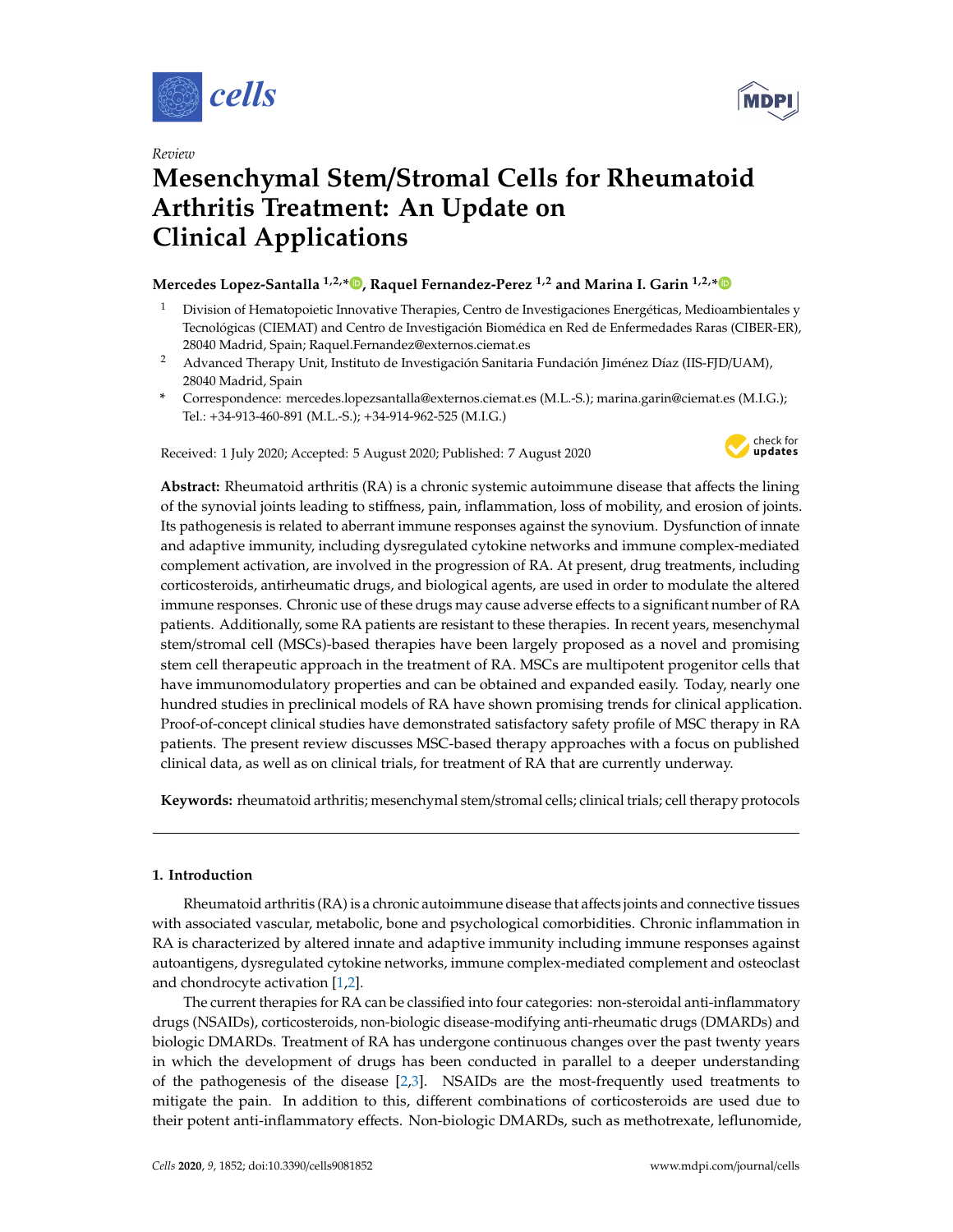hydroxychloroquine, and sulfasalazine, protect joints by slowing down the inflammatory arthritis. More recently, biologic response modifiers that can be considered a type of DMARDs, aim to stop inflammation by depleting B cells or by blockade of inflammatory cytokine pathways, such as tumor necrosis factor  $\alpha$  (TNF $\alpha$ ) or interleukin (IL) 6 pathways. Fortunately, in the last few years earlier intervention with DMARDs and the availability of new medications have greatly improved the outcomes in a large proportion of patients affected by RA. However, despite advances in understanding the etiology of RA and the advent of novel biologic drugs, a substantial number of individuals with RA remain intolerant or resistant to these therapies [4,5].

Cell therapy with mesenchymal stem/stromal cells (MSCs) is a very attractive new approach to address unresolved treatment issues for patients with RA. The interest surrounding the field of MSCs was initially based on their capacity for self-renewal and regeneration of tissues and organs [6]. Subsequently, given their immunomodulatory properties, therapies with MSCs extended their therapeutic potential to chronic inflammatory processes.

Numerous immune responses and mechanisms of action have been described for the immunomodulatory effect of MSCs. MSCs are able to mediate potent immunoregulatory effects through induction of factors, such as indoleamine 2,3-dioxygenase, prostaglandin E2 [7], transforming growth factor  $\beta$  (TGF- $\beta$ ), and IL-10 [8], among others [9–14]. As a result, MSCs can dampen metabolic reprogramming of different types of immune cells, reduce the proliferation rate of actively dividing cells and inhibit the secretion of inflammatory cytokines. Furthermore, MSCs can promote monocyte differentiation into M2 macrophage  $[15–18]$ . MSCs can also inhibit monocyte differentiation into dendritic cells and skew them to a tolerogenic profile [19]. Moreover, effects of MSCs on suppression of T helper 1 (Th1) cells and Th17 proliferation [20] together with regulatory T cells (Tregs) expansion have also been documented in many inflammatory conditions [21].

At present, nearly a thousand clinical trials have used MSC-based therapies [22]. Among those around one hundred trials have been conducted for treatment of immune-mediated disorders. These trials started in 2004 [23] for immune-mediated diseases, such as graft vs. host disease [24], inflammatory bowel disease [25], multiple sclerosis [26], systemic lupus erythematosus [27,28], type I [29–31] and type II [32] diabetes, primary Sjögren syndrome [33], ankylosing spondylitis [34], and RA [35–43], among others. Currently the clinical application of MSC-based therapies is being extended to autoimmune hepatitis (NCT01661842 and NCT02997878), chronic autoimmune urticaria (NCT02824393) and refractory autoimmune thrombocytopenia [44] (NCT04014166) (Table 1).

| <b>Immune-Mediated Disorders</b>       | Number of<br><b>Clinical Trials</b> | Year of First<br><b>Clinical Trial</b> | <b>References</b>              |
|----------------------------------------|-------------------------------------|----------------------------------------|--------------------------------|
| Graft vs. host disease                 | 49                                  | 2004                                   | $\left[24\right]$              |
| Inflammatory bowel disease             | 23                                  | 2006                                   | $\lceil 25 \rceil$             |
| Multiple sclerosis                     | 29                                  | 2006                                   | $\lceil 26 \rceil$             |
| Systemic lupus erythematosus           | 10                                  | 2007                                   | [27, 28]                       |
| Type I diabetes                        | 26                                  | 2008                                   | $[29 - 31]$                    |
| Primary Sjögren syndrome               | 1                                   | 2009                                   | [33]                           |
| Type II diabetes                       | 13                                  | 2010                                   | $\left[32\right]$              |
| Autoimmune hepatitis                   | 2                                   | 2011                                   | NCT01661842 and<br>NCT02997878 |
| Ankylosing spondylitis                 | $\overline{2}$                      | 2011                                   | [34]                           |
| Chronic urticaria                      | 1                                   | 2017                                   | NCT02824393                    |
| Refractory autoimmune thrombocytopenia | 1                                   | 2019                                   | NCT04014166                    |

**Table 1.** Immune-mediated disorder clinical trials using mesenchymal stem/stromal cell (MSC) therapy.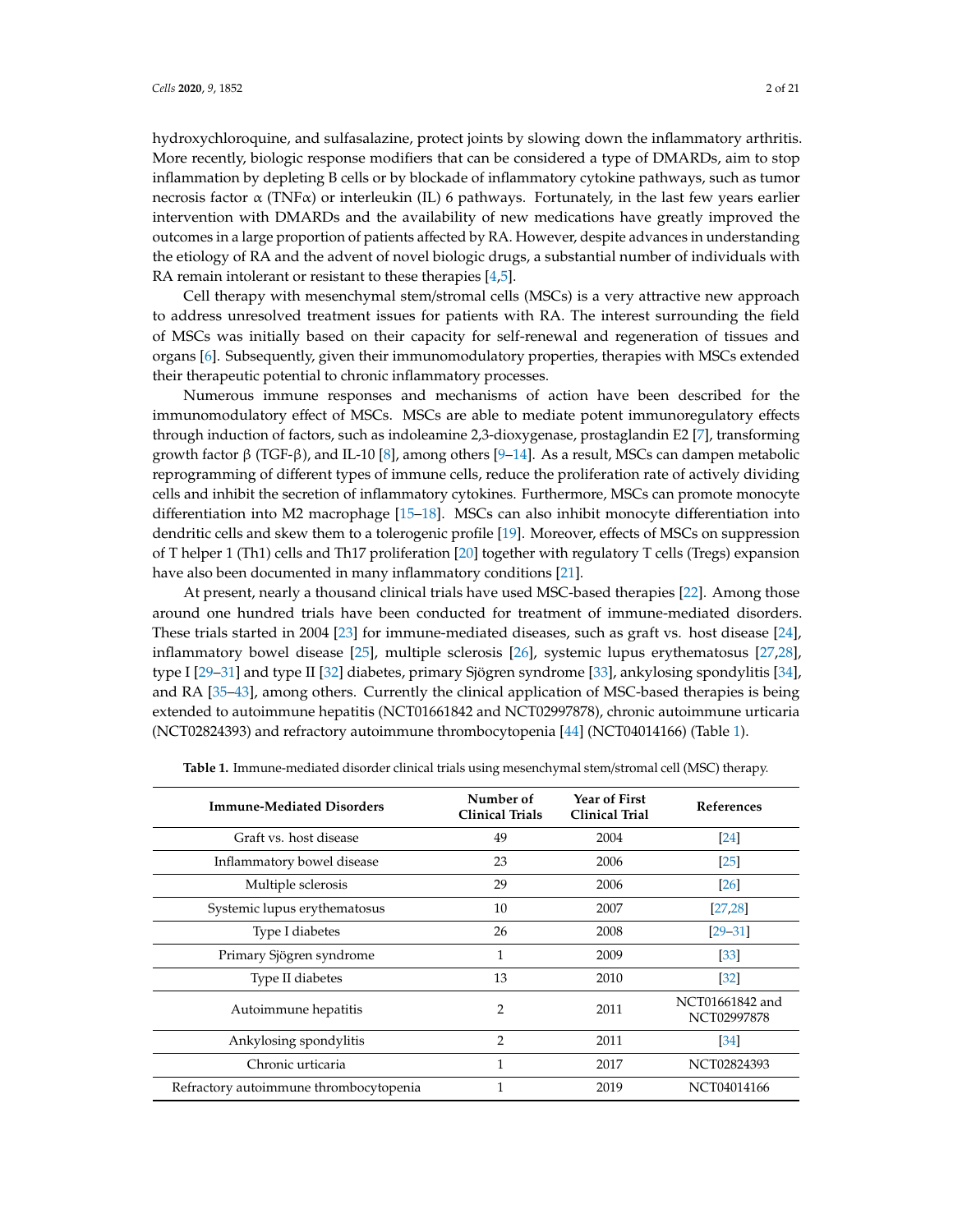In addition to their regenerative and immunomodulatory properties, MSCs have the advantage of being readily isolated and expanded in vitro. MSCs have a unique immunological profile that accounts for their immune privilege, which allows adoptive transfer in allogeneic recipients with minimal risk of rejection. This peculiar biological aspect facilitates the allogeneic use of MSCs in the clinic, thus presenting the possibility of cell bank establishment [45] from a rather limited number of MSC donors for widespread use in allogeneic unrelated recipients.

In this review we will summarize the extensive use of MSCs for the treatment of RA. First, the most relevant results achieved so far in preclinical studies that have paved the way for the development of clinical protocols. A systematic search of the published reports in peer-reviewed journals has identified nine completed studies related to the safety and efficacy of MSC-based therapy for RA. We also described the state-of–the-art in clinical trials that are currently underway. The information used in this review was extracted from '*www.ClinicalTrials.gov*' and '*Pubmed*' databases using the term "mesenchymal" and/or "stem" and/or "stromal" and/or "arthritis" and/or "arthritic" and/or "rheumatic" and/or "rheumatoid" for clinical trials registered up to June 2020.

### **2. Preclinical Studies**

MSC therapy has been established in nearly one hundred studies using experimental models of RA. MSC therapy can significantly reduce experimental arthritis induction and progression in the majority of experimental models tested. Among those, collagen-induced arthritis (CIA) in mice is the most widely used model to assess the efficacy of MSC therapy  $[46,47]$ . These promising results have paved the way for MSC therapy as a promising new treatment in human RA disease.

In general, based on the experimental data, the most suitable tissue source, major histocompatibility complex (MHC) context, route of delivery and dosage for MSC therapy in RA preclinical studies remain inconclusive. By far, the most prevalent source of MSCs is adult bone marrow (BM), followed by adipose tissue and, more recently, umbilical cord either from whole tissue or more specifically from umbilical cord blood (UC) [48–50]. Of late, MSCs have been isolated from alternative tissues [51], such as gingiva [52,53], amniotic fluid [54,55], placenta [56], synovial fluid or membrane [57], and nasal tissues (https://patentscope.wipo.int; patent number: WO2019022386, [58,59]). In all instances, the expanded MSCs matched with the minimal criteria defined by the International Society for Cellular Therapy (ISCT) [60] and have demonstrated similar efficacy in ameliorating experimental arthritis [47]. According to the ISCT criteria, the identification of MSCs relies on the combined expression of surface markers, such as CD73, CD90, CD105, CD71, CD44, CD106, and the lack of hematopoietic and endothelial markers (CD34, CD45, CD11b, CD14, and CD31). MSCs are isolated by adherence to plastic surfaces and are capable of differentiating into osteocytes, chondrocytes, and adipocytes in vitro.

Most of the RA preclinical studies have been conducted under xenogeneic condition followed by syngeneic MHC context [46,47]. The large majority of the studies claimed that MSC therapy has a benefit in the RA experimental models regardless of the MHC context. According to Liu L et al.'s meta-analysis [47], a better outcome was achieved using xenogeneic cells rather than allogeneic or syngeneic MSCs.

Intravenous (IV) and intraperitoneal (IP) delivery are the most widely used routes of administration in RA experimental models. Alternative routes of administration have been proposed, such as intranodal [61], intra-articular (IA) [62–66], peri-articular [67], intra-muscular [68], and subcutaneous [69], with good results. This supports the idea that MSC-based therapy is mainly mediated by systemic biological effects [70–72].

Numerous studies have shown that higher efficacy can be achieved when the infusion of MSCs is done during the early phases of the disease [62,73–75]. Although the most commonly used MSC dose has been  $1 \times 10^6$  MSCs per mouse, disagreement exists regarding the optimal cell dosage and a range of  $0.1 \times 10^6$  to  $30 \times 10^6$  MSCs per mouse in single or multiple infusions (up to 5 times) has been described [46,47].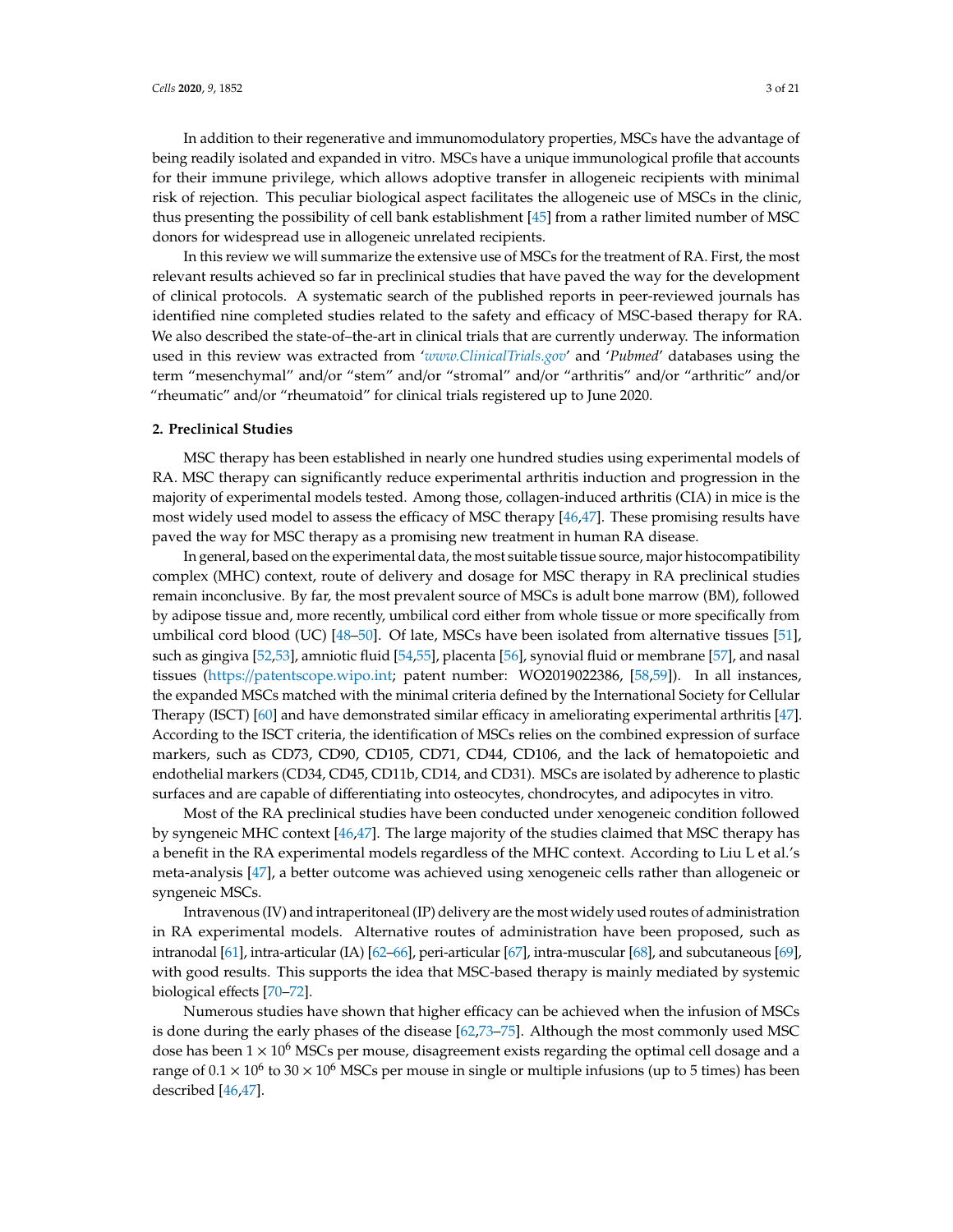In experimental models of RA, a decrease in antibodies against collagen together with a decline in inflammatory cytokine levels, such as interferon  $\gamma$  (IFN- $\gamma$ ), TNF- $\alpha$ , IL-4, IL-12, IL-1 $\beta$ , and IL-17, has been described [75–77]. Numerous studies have also demonstrated the key role played by several chemokines, such as macrophage inflammatory protein 1 (CCL4/MIP-1), monocyte chemoattractant protein 1 (CCL2/MCP-1), regulated upon activation, normal T cell expressed and secreted (CCL5/RANTES), and receptor activator of nuclear factor kappa-B ligand  $(RANKL)$  [62,76,78]. In parallel, an increase in IL-10, IFN- $\gamma$ -induced protein 10 (IP-10) and/or chemokine receptor 3-alternative (CXCR3) anti-inflammatory cytokine levels in serum and synovium have been reported  $[55,79]$ . Additionally, an increased frequency of Tregs and IL-10 and TGF- $\beta$ -secreting T cells with a decrease frequency of IL-17 and IFN- $\gamma$ -secreting T cells (Th17 and Th1 cells) in spleen and/or draining lymph nodes have also been observed in vivo [21,78,80]. Recently, extracellular vesicles (EVs) released from MSCs have emerged as key paracrine messengers that participate in the healing process influencing the local microenvironment with anti-inflammatory effects. The first evidence that MSC-derived EVs can exert an immunomodulatory effect in a preclinical model of RA was demonstrated by Cosenza and collaborators [81]. In this sense, the anti-inflammatory role of the MSC-derived EVs on T and B lymphocytes was observed regardless of the priming status of the MSCs used for their isolation. Whilst preclinical studies have demonstrated the therapeutic potential for MSC therapy in RA, optimization for their clinical use is an ongoing challenge and genetically engineered MSCs are being proposed to enhance their therapeutic potential [78,82–84].

In summary, MSC-based therapy can decrease the degree of arthritis inflammation down to 30% in the majority of experimental models of RA used, regardless of the tissue origin of the MSCs and the route of administration used. In addition to this, early infusion of MSCs during the induction phase of the disease and an average cell dose of  $2-3 \times 10^6$  MSCs per mouse using either single or multiple infusions of MSCs have shown efficient modulation of experimental RA.

### **3. Clinical Studies**

In parallel to the promising results achieved in the preclinical studies, nine clinical trials have been completed and their results published. In addition to this, nine clinical trials are still active and as a consequence their clinical data are not publicly available yet. As a whole, these studies aim to evaluate the safety and the efficacy of MSC-based therapy in RA (Figure 1, Figure 2, Figure 3, Tables 2 and 3).



**Figure 1.** Characteristics of the completed rheumatoid arthritis (RA) clinical trials. (**A**) RA disease status of patients; (**B**) major histocompatibility complex (MHC) context (**C**) MSC tissue source. Umbilical cord (UC-MSCs), adipose tissue (AD-MSCs), and bone marrow (BM-MSCs); (**D**) number of doses and (**E**) MSC dose expressed as number of cells/kg of body weight  $(1-10 \times 10^6 \text{ or } >10-50 \times 10^6)$ . Data are represented as percentage of the total number of studies.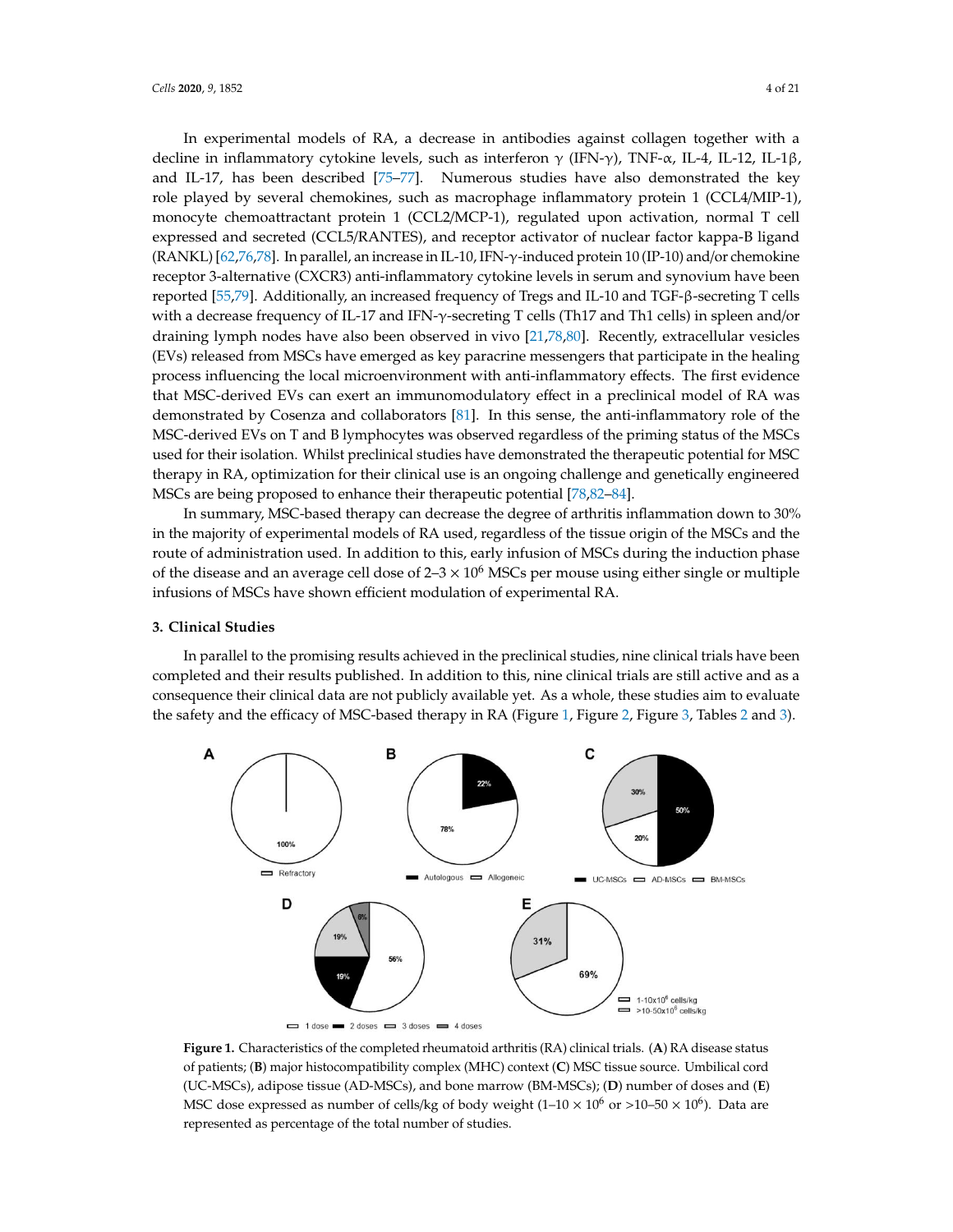

**Figure 2.** Characteristics of the open RA clinical trials. (**A**) RA disease status of patients; (**B**) MHC context (**C**) MSC tissue source. Umbilical cord (UC-MSCs), adipose tissue (AD-MSCs) and bone marrow (BM-MSCs); (**D**) number of MSCs infusions and (**E**) MSC dose expressed as number of cells/kg of body weight (1–10  $\times$  10<sup>6</sup>). Data are represented as percentage of the total number of studies.



**Figure 3.** Cumulative number and phase of registered clinical trials with MSC-based therapy in RA patients according to the year of registration in '*www.ClinicalTrials.gov*' and '*Pubmed*' databases.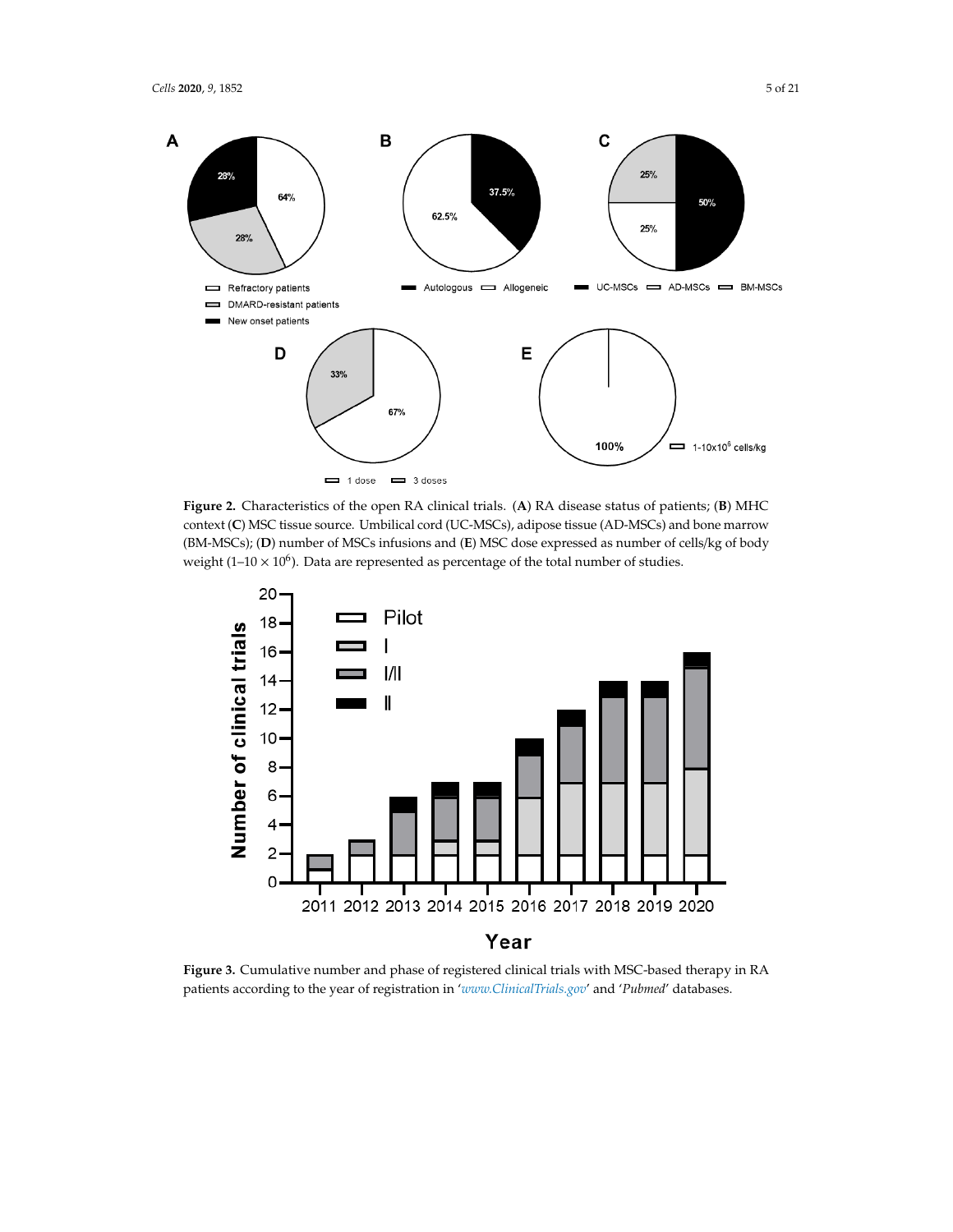### *3.1. Completed Studies*

The first pilot RA clinical trial with MSC therapy was conducted in 2010 by the Stem Cell Research Center in Korea, and the results were published in 2011 [35]. In this study, 10 patients with different autoimmune diseases were enrolled. Four out of the 10 patients participating in the trial had RA. The authors developed a protocol to isolate and expand autologous adipose-derived MSCs (AD-MSCs) to provide sufficient number of cells that allow multiple infusions of AD-MSCs per patient (more than  $10<sup>9</sup>$  cells after 3 to 4 passages). MSC-based therapy was used as compassionate-use treatment for patients with RA for whom no other treatment option was available. Different amount of AD-MSCs (ranging from  $2 \times 10^8$  to 3.5  $\times 10^8$  cells/patient) were infused IV in a single, double, or quadruple dose. In two patients, in addition to the IV-infused AD-MSCs, a single IA infusion of AD-MSCs was administered locally (ranging from  $1 \times 10^8$  to  $1.5 \times 10^8$  cells per patient). All patients were monitored for 13 months. Clinical benefit after autologous AD-MSC infusions in RA patients measured by Visual Analogue Scale (VAS) and Korean Western Ontario McMaster (KWOMAC) scores was reported. Multiple AD-MSC infusions were associated with a higher efficacy of the MSC-based therapy. Importantly, the data showed that multiple infusions up to  $8 \times 10^8$  of AD-MSCs in a period of less than one month was safe as no adverse effects were observed. This study should be considered as the first proof-of-concept clinical study that has shown a satisfactory safety profile of autologous MSC therapy in RA patients with promising trends for clinical efficacy (Table 2).

Another pilot clinical trial with MSC therapy in RA patients was conducted at the Drum Tower Clinical Medical College of Nanjing Medical University in China, and the results were published in 2012 [36]. In this study, four RA patients with a long history of disease, up to 42 months, were enrolled. All RA patients were steroid dependent or had failed therapies with methotrexate, hydroxychloroquine, leflunomide, sulfasalazine, or at least one TNF- $\alpha$  inhibitor. In this case, allogeneic either from BM or UC tissue were used. RA patients were treated with a single IV infusion of  $1 \times 10^6$  MSCs/kg of body weight. The follow-up was extended up to 24 months. The RA patients continued with their immunosuppressant treatments during the study. No adverse events were observed following the infusion of the allogeneic MSCs in any of the RA patients. Although none of them achieved remission after MSC therapy, 3 patients had a European league against rheumatism (EULAR) moderate response for up to 7, 17, and 23 months, respectively. These patients also had a moderate response for up to 6 months measured by erythrocyte sedimentation rate (ESR), C reactive protein (CRP), disease activity score (DAS) 28, and VAS score. The fourth patient did not show any sign of EULAR response to MSC therapy. The authors hypothesized that the low MSC dose used in the study may explain the transient benefit observed in three out of four patients participating in the study.

The first randomized multicenter double-blind placebo-controlled dose-escalation phase Ib/IIa clinical trial with allogeneic AD-MSCs in RA was conducted by Tigenix in Spain in 2011 (NCT01663116). Results were presented in 2013 at the annual meeting of the American College of Rheumatology [85] and published in 2017 [39]. A higher number of refractory RA patients, up to 53, participated in the study. These RA patients also had a long history of disease (more than 13 years) and were resistant to at least two biologics with a DAS28-ESR > 3.2. Enrolled RA patients were grouped in three cohorts and received allogeneic expanded adipose-derived stem cells (eASCs, named C×611), with doses of 1, 2, or  $4 \times 10^6$  cells/kg of body weight, respectively, administered IV, at days 1, 8, and 15. Additionally, a placebo group receiving only Ringer's lactate solution were included (randomization 3:1). All patients maintained small dose of DMARD, NSAID, and/or corticosteroid treatments, but no biologic treatments were administered. Patients were monitored for 6 months.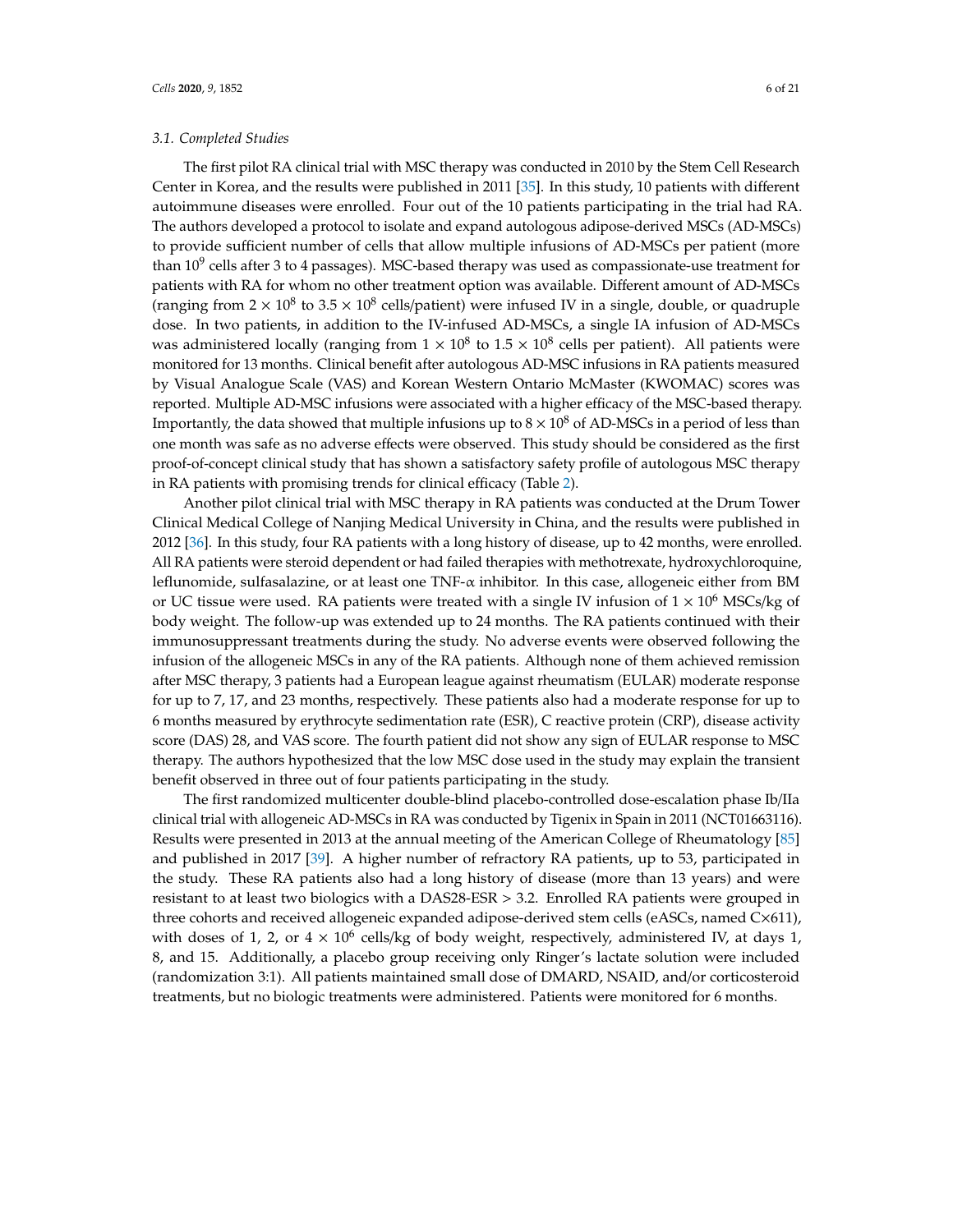| Clinical Trial<br>Identifier | Clinical<br>Phase | Source       | Registration<br>Year | Country    | Patients<br>ÞΜ | Administration<br><b>MHC Context;</b><br>Route of | Cells/kg of Body Weight; Number<br>of Doses and Route of<br>Administration                                                                                                                                                                                                                   | <b>RA Patients</b><br>Number of<br><b>Enrolled</b> | Follow-Up<br>(Months) | Publication<br>(Year) | Included<br>Control<br>Group |
|------------------------------|-------------------|--------------|----------------------|------------|----------------|---------------------------------------------------|----------------------------------------------------------------------------------------------------------------------------------------------------------------------------------------------------------------------------------------------------------------------------------------------|----------------------------------------------------|-----------------------|-----------------------|------------------------------|
| Unknown                      | Pilot             | Ğ            | 2011                 | Korea      | Refractory     | Autologous;<br>N and IA                           | $\begin{array}{l} 3.5\times 10^8/\text{patient}, 1\text{ does IV} \\ +1.5\times 10^8/\text{patient}, 1\text{ does IA} \end{array}$<br>$2 \times 10^8$ /patient; 1 dose IV +<br>$1 \times 10^8$ /patient; 1 dose IA<br>$3 \times 10^8$ /patient; 2 doses<br>2 $\times 10^8$ /patient; 4 doses | 4 out of the 10<br>patients<br>enrolled            | 12                    | 35]                   | Š                            |
| Unknown                      | Pilot             | <b>BM/UC</b> | 2012                 | China      | Refractory     | Allogeneic;<br>$\overline{z}$                     | $1 \times 10^6$<br>l dose                                                                                                                                                                                                                                                                    | 4                                                  | 5                     | 36]                   | Š                            |
| <b>NCT01663116</b>           | <b>Ib/IIa</b>     | AD           | 2011                 | Spain      | Refractory     | Allogeneic;<br>$\overline{z}$                     | 3 doses, weekly<br>$1, 2$ or $4 \times 10^{6}$ ;                                                                                                                                                                                                                                             | 53                                                 | ó                     | [99]                  | Yes                          |
| I602FSI012N                  | 旨                 | S            | 2013                 | China      | Refractory     | Allogeneic;<br>$\overline{z}$                     | $4 \times 10^7$ /patient;<br>1 dose                                                                                                                                                                                                                                                          | 172                                                | 96                    | [37, 42]              | Yes                          |
| ChiCTR-ONC-<br>16008770      |                   | S            | 2016                 | China      | Refractory     | Allogeneic;<br>$\overline{A}$                     | $1 \times 10^6$ ;<br>1 dose                                                                                                                                                                                                                                                                  | 53                                                 | 12                    | $\boxed{40}$          | Yes                          |
| NCT03333681                  |                   | MЯ           | 2016                 | Iran       | Refractory     | Autologous;<br>IV                                 | $1 to 2 \times 10^{6}$ ;<br>1 dose                                                                                                                                                                                                                                                           | 5Ī                                                 | 12                    | 43                    | Ňo                           |
| <b>NCT02221258</b>           |                   | S            | 2014                 | Korea      | Refractory     | Allogeneic;<br>$\overline{z}$                     | 2.5, 5 or 10 $\times$ 10 $^{\prime\prime}$ patient;<br>$1$ dose                                                                                                                                                                                                                              | $\circ$                                            |                       | [41]                  | Ňo                           |
| <b>NCT01851070</b>           | ⊟                 | <b>NPCs</b>  | 2013                 | <b>DSA</b> | Refractory     | Allogeneic;<br>$\overline{z}$                     | $1$ or $2 \times 10^6$ ;<br>1 dose                                                                                                                                                                                                                                                           | 48                                                 | ω                     | 38]                   | Yes                          |
| ChiCTR-INR-<br>17012462      | 旨                 | S            | 2017                 | China      | Refractory     | Allogeneic;<br>$\overline{z}$                     | $1 \times 10^6$ ;<br>1 dose                                                                                                                                                                                                                                                                  | S3                                                 | ω                     | [98]                  | Š                            |

*Cells* **2020**, *9*, 1852

7 of 21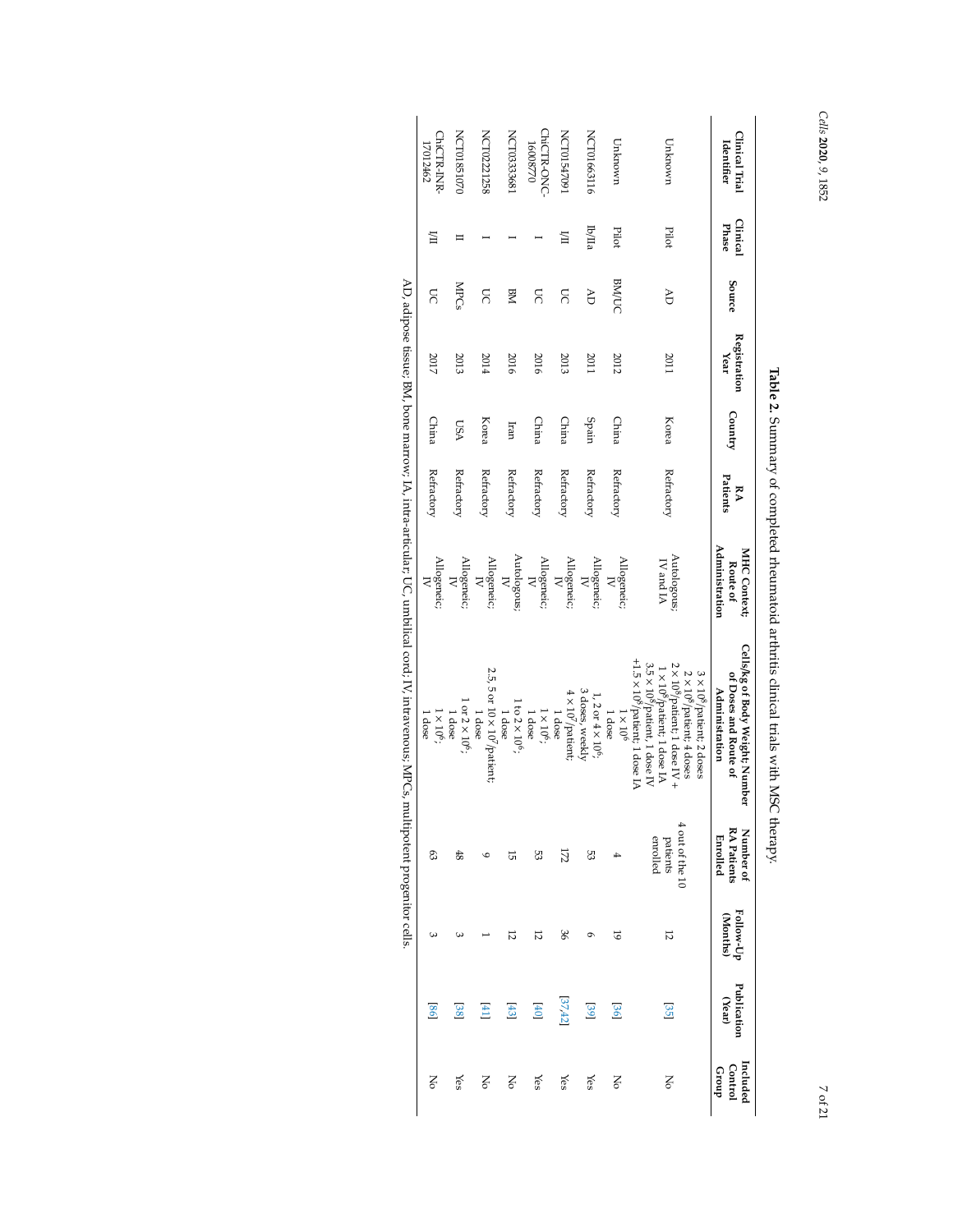# *Cells* **2020**, *9*, 1852

| Clinical Trial<br>Identifier | Clinical<br>Phase | Source         | Registration<br>Year | Country    | Status                    | <b>RA Patients</b>                           | Administration<br>MHC Context;<br>Route of | Weight; Number of<br>Cells/kg of Body<br>Doses                      | RA Patients<br>Number of<br>Estimated | Follow-Up<br>(Months) | Included<br><b>Control</b><br>croup | <b>Completion</b><br>Estimated<br>Date |
|------------------------------|-------------------|----------------|----------------------|------------|---------------------------|----------------------------------------------|--------------------------------------------|---------------------------------------------------------------------|---------------------------------------|-----------------------|-------------------------------------|----------------------------------------|
| F9FS8610LON                  | 旨                 | S              | 2013                 | Panama     | Active, not<br>recruiting | DMARD-resistant                              | Allogeneic;<br>$\overline{R}$              | Unknown                                                             |                                       | 12                    | Š                                   | June 2020                              |
| NCT03067870                  |                   | MЯ             | 2016                 | Jordan     | Active, not<br>recruiting | Unknown                                      | Autologous<br>IV and IA                    | Unknown                                                             | $\overline{001}$                      |                       | Š                                   | February 2022                          |
| NCT03798028                  | NA                | S              | 2017                 | China,     | Recruiting                | pulmonary disease<br>associated<br>Anemia or | Allogeneic;                                | $1 \times 10^6$ ; $1$ dose                                          | 250                                   |                       | χes                                 | June 2020                              |
| NCT03186417                  |                   | MPGS           | 2017                 | <b>LSA</b> | Recruiting                | During onset                                 | Allogeneic;                                | $2,4$ or 6 $\times$ 10 <sup>6</sup> ;<br>1 dose                     | 20                                    | 24                    | Yes                                 | December 2020                          |
| PICT03618784                 | 旨                 | S              | 2018                 | Korea      | Recruiting                | Refractory                                   | Allogeneic;<br>$\mathsf{R}$                | $10 \times 10^7$ /patient;<br>3 doses<br>5.0 or                     | 33                                    |                       | χes                                 | April 202                              |
| NCT03691909                  | Ξ                 | Ğ              | 2018                 | <b>USA</b> | Recruiting                | Stable treatment                             | Autologous;                                | Unknown                                                             | 5Ì                                    | 12                    | Š                                   | June 2020                              |
| <b>NCT03828344</b>           |                   | $\overline{5}$ | 2020                 | <b>LSA</b> | Active, not<br>recruiting | Refractory                                   | Allogeneic;<br>$\preceq$                   | $0.75$ or $1.5 \times 10^{6}$ ;<br>1 dose                           | 16                                    | 12                    | Yes                                 | september 2020                         |
| NCT04170426                  | Щa                | ₹              | 2020                 | <b>USA</b> | Active, not<br>recruiting | DMARD-resistant                              | Autologous;                                | 3 doses, every 3 days<br>$2.0$ or $2.86 \times 10^{6}$<br>1 dose or | 54                                    | 12                    | λë                                  | December 2023                          |
|                              |                   |                |                      |            |                           |                                              |                                            |                                                                     |                                       |                       |                                     |                                        |

**Table** $\bf{9}$ Summary of active $\boxtimes$  clinical trials with MSCtherapy.

AD, adipose tissue; BM, bone marrow; UC, umbilical cord; MPCs, mesenchymal progenitor cells; DMARD, disease-modifyingantirheumatic drug; $\overline{\mathbf{z}}$  Intravenous; N/A; Not applicable, meaning trials without Food and Drug Administration-definedphases.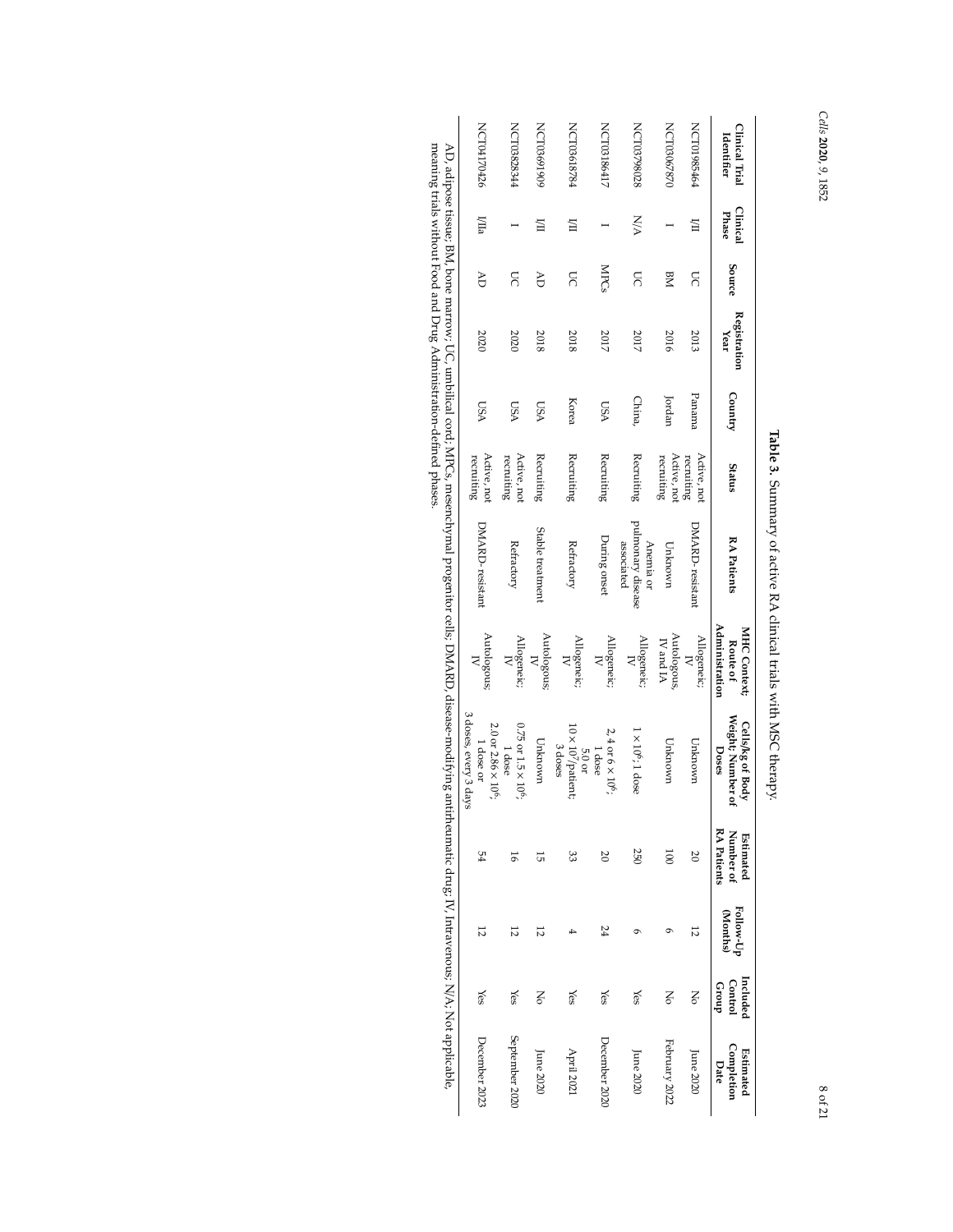Similarly to the previous proof-of-concept studies, the IV infusion of Cx611 was well-tolerated, with no evidence of dose-related toxicity. The most frequent treatment-related adverse effect observed in the trial was transient fever. In addition, good response based on the EULAR criteria, low DAS28-ESR, and CRP, in contrast to the placebo group for up to three months, was reported. As suggested by the authors, the very refractory profile of the RA patients included in the study may have hindered the beneficial effects of the MSC therapy. Due to the limited number of RA patients in each cohort no clear conclusion on the MSC dose-response could be drawn from the study. Additionally, no significant changes in circulating T cell populations, including FOXP3+CD4<sup>+</sup> regulatory T cells, among cohorts were observed. Interestingly, 19% of RA patients generated MSC-specific anti-human leukocyte antigen I (HLA-I) antibodies without apparent clinical consequences. Anti-HLA-II antibodies were not found. This was the first study with allogeneic MSC-based therapy for RA that studied immunogenicity against the donor MSC cells [39].

In a study conducted at the Hospital of People's Liberation Army Air Force in China, 172 patients with RA were recruited between 2010 and 2012 in a phase I/II clinical trial (NCT01547091). A first report was published in 2013 [37]. Additionally, 64 patients were monitored for three years and the long-term results were published in 2019 [42]. Similar to the previous studies, the RA patients enrolled in this trial had a long course of the disease, from 6 months to 35 years, with inadequate responses to conventional medication. Patients received a single dose of allogeneic UC-MSCs isolated from the entire UC tissue ( $4 \times 10^7$  cells/patient) IV infused. All patients also maintained low-dose DMARD treatments (leflunomide, hydroxychloroquine sulfate or methotrexate). MSC-treated RA patients were compared with RA patients treated only with DMARDs. In this study, no serious adverse effects were reported. Only 4% of the patients showed mild adverse effects, such as flu-like symptoms, upon infusion of the MSCs, which disappeared within hours. Interestingly, a significant remission of disease was observed according to the American College of Rheumatology improvement criteria (ACR), the DAS-28, ESR, and the Health Assessment Questionnaire (HAQ). This was accompanied by decreased levels of CRP, rheumatoid factor (RF), and anti-cyclic citrullinated peptide (anti-CCP) antibodies, as well as TNF- $\alpha$  and IL-6 cytokines in sera. The percentage of regulatory CD4<sup>+</sup> T cells in peripheral blood was increased. No such benefits were observed in the control group of RA patients treated with DMARDS only. The beneficial effects were observed both in the short-term (up to 8 months) [37], as well as in the longer term, for up to 3 years [42]. This study demonstrated for the first time the long-term beneficial effects of MSC-based therapy in combination with low dose of DMARDs for patients with RA. Although a large number of patients with RA were enrolled in this study, it would be desirable to conduct a multiple-center clinical trial in order to confirm the promising outcome achieved in the study.

Another Chinese study was conducted at Daping Hospital, where 53 refractory RA patients were recruited from 2016 to 2017. These patients had failed to respond to DMARDs, NSAIDs, corticosteroids and biologics or could not tolerate their serious side effects. A control group of 53 patients treated with saline solution was included in the study. This phase I clinical trial (ChiCTR-ONC-16008770 in the Chinese registry; 'www.Chictr.org') aimed to determine the clinical efficacy of MSC therapy in RA patients and to identify a possible biomarker for predicting the beneficial effects of MSC therapy. Patients were treated with a single IV dose of  $1 \times 10^6$  allogeneic UC-MSCs/kg of body weight isolated from the UC tissue following blood vessel removal. The follow-up was for up to 12 months. The results, which were published in 2018 [40], showed no serious acute adverse events. Only three patients had chills or fever, which is a common event also observed in previous clinical trials. This study confirmed the clinical safety and efficacy of MSC therapy for the treatment of RA patients. Similarly, the clinical efficacy of MSCs varied greatly. Thus, 54% of the RA patients treated with MSCs achieved a good or moderate response, whereas 46% of RA patients had no clinical response during 12 months of follow-up as compared with the control group. The biological effect of the MSC-based therapy was measured by CRP, ESR, and the HAQ and DAS28 scores. In contrast to the previous study (NCT01547091), the effects of MSCs were transient. Around 8% of RA patients experienced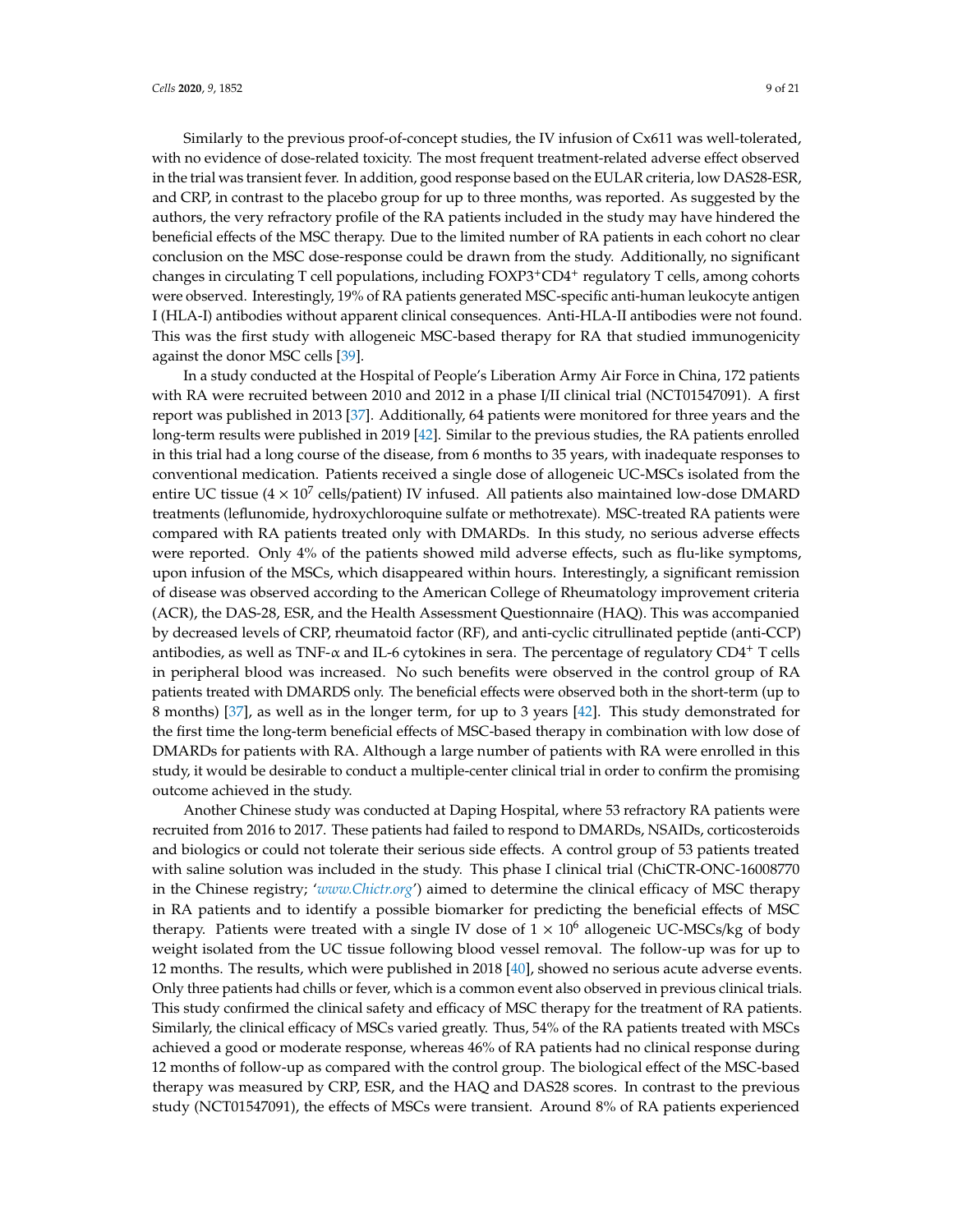a relapse in the disease by 24 weeks with good or moderate response. The authors suggested that an additional MSC infusion 6 months later may be required in order to achieve a sustained effect upon infusion of the MSCs. The RA patients who had a positive response showed increased levels of albumin, hemoglobin, and IL-10 in sera. This was accompanied by a decrease in platelet, RF, anti-CCP, IL-6, and TNF- $\alpha$  cytokines. Additionally, an increased percentage of regulatory CD4<sup>+</sup> T cells and a concomitant decrease in Th17 were observed in the responder RA patients. These results were similar to what was observed in the previous study conducted in China [37,42]. No significant changes in IL-1 $\beta$ , IL-2R, and IL-8 levels were reported. High serum IFN- $\gamma$  levels were observed before and 4 weeks after the infusion of the MSCs in the responder RA patients in comparison to the low levels observed in the non-responder RA patients. The authors associated the high serum IFN- $\gamma$  levels positively with the reduced DAS28 value in the responder RA population, claiming that serum IFN- $\gamma$ levels could be used as a biomarker to predict a clinical benefit for the patients. These data are in line with the preclinical studies suggesting that MSCs exerted their immunosuppressive effects when the MSCs encounter an inflammatory environment within the host. These encouraging results should be further confirmed in a multicenter study (Table 2). Based on these observations, the same investigators conducted a preclinical study where CIA mice were treated with INF- $\gamma R^{-/-}$  MSCs and their in vivo efficacy at modulating progression of experimental RA was compared to wild-type MSCs. Cell therapy treatment of arthritic mice with  $INF-\gamma R^{-/-}$  MSCs had no therapeutic effects on CIA progression suggesting that the therapeutic efficacy of MSCs on RA is highly dependent on the IFN- $\gamma$  levels and that blockade of IFN- $\gamma$  signaling on MSCs successfully undermined their immunomodulatory effects. These observations further agree with the widely accepted concept that MSC immunosuppressive properties are not constitutive. Instead, their immune regulation depends on a process of "licensing", which needs to be acquired in an inflammatory microenvironment. In 2017, Xu and collaborators registered a second clinical trial (ChiCTR-INR-17012462; Table 2), where 63 refractory patients with RA were treated with UC-derived MSCs combined with recombinant IFN- $\gamma$ . The outcome of the study revealed that combination of MSCs plus IFN- $\gamma$  greatly improved the clinical efficacy of MSC-based therapy in RA patients from 53.3% to 93.3%. No unexpected safety issues were observed 1-year follow-up in any of the patients participating in the study [86].

From 2016 to 2017, 9 RA patients, who were refractory to standard therapies, were recruited by the Imam Reza Hospital in Iran for a phase I clinical trial (NCT03333681). The enrolled RA patients were IV-infused with a single dose of autologous BM-MSCs (1 to  $2 \times 10^6$  cells/kg of body weight). All patients continued to receive conventional therapy (different combinations of sulfasalazine, prednisolone, methotrexate, and/or hydroxychloroquine). RA patients were monitored for up to 12 months. No complications or adverse events were observed following the infusion of the BM-MSCs in any of the RA patients. A significant decrease in DAS28-ESR, VAS, and ESR up to 12 months was reported [43]. In contrast to previous clinical trials using MSC-based therapy for RA, no statistically significant differences in serum levels of CRP, anti-CCP, IL-17, and IFN- $\gamma$  cytokine levels were observed  $[43,87]$ . A significant increase in the percentage of regulatory CD4<sup>+</sup> T cells one month after MSC infusion was observed. The increase of regulatory CD4<sup>+</sup> T cells measured by FOXP3 mRNA levels was maintained in parallel to an increase in T-bet and GATA3 transcription factor mRNA levels and IL-10 and TGF- $\beta$  cytokine levels in the sera 12 months after the MSC infusion [87]. The authors suggested that the decrease in percentage of regulatory  $CD4^+$  T cells in the periphery following MSC infusion suggests that multiple infusions of MSCs or higher dose of MSCs may be required to sustain expansion of in vivo regulatory  $CD4^+$  T cells. Moreover, a year post-infusion of the BM-MSCs, a significant decrease in the percentage of Th17 cells was observed. These results were in line with the results found by Wang L et al. [37,42] and Yan Y et al. (ChiCTR-ONC-16008770) [40]. They also observed an inverse correlation between the IL-4 cytokine levels in the sera and the DAS28 at 6 months follow-up [87]. Furthermore, in this clinical trial the authors evaluated for the first time the response of B cells, B-cell activating factor (BAFF), a proliferation-inducing ligand (APRIL), and their receptors on the surface of B cells, such as B cell activation factor receptor (BR3), transmembrane activator and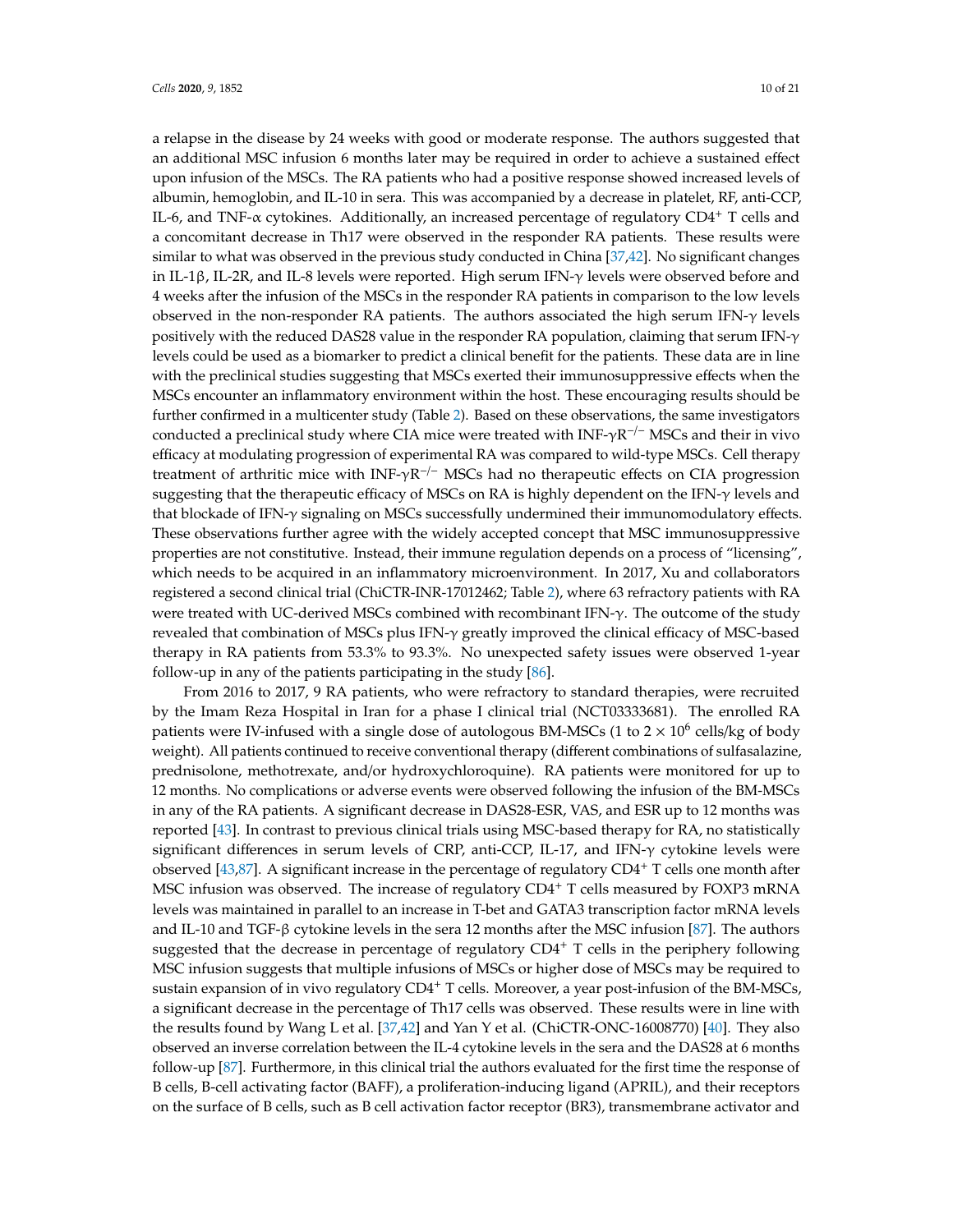CAML interactor protein (TACI), and B-cell maturation antigen (BCMA). A decrease in the plasma levels of CD19<sup>+</sup> B cells with a decreased expression of BR3, TACI, and BCMA receptors 12 months after the MSC infusion was observed. Additionally, a decrease in the BAFF plasma levels and APRIL plasma levels after were also measured months after the infusion of the MSCs. These results indicate that MSC therapy decreases the levels and proliferation of B cells for at least one year following the MSC treatment in the RA patients [88]. Furthermore, the plasma levels of CXCL8, CXCL12, and CXCL13 were significantly decreased 6 months after MSCs transplantation, suggesting that the interaction of MSCs with CXCL8-producing cells could be one of the possible mechanisms causing the reduced levels of CXCL8 in the joints and, subsequently, in the plasma of RA patients. CXCL8 reduction returned to pre-treatment levels after 12 months, thus suggesting that an increase dose of MSCs or multiple injections of MSCs may result in a sustained anti-inflammatory effects of MSCs [89].

Kang Stem Biotech, in Korea, has funded two clinical trials (phase I NCT02221258, named CURE-IV; and phase II NCT03618784, named FURESTEM-RA; Tables 2 and 3, respectively). These trials were conducted at Seoul Metropolitan Government-Seoul National University Boramae Medical Center. In contrast to the clinical trials mentioned above, nine RA patients that had not previously been treated with any biologic compound were enrolled. RA patients were treated IV with allogeneic UC-MSCs isolated from UC blood. In the phase I clinical trial, the MSC doses were  $2.5 \times 10^{7}$ ,  $5 \times 10^{7}$ or  $1 \times 10^8$  UC-MSCs per subject [41]. Clinical and safety parameters were monitored for one month following the infusion of the MSCs. No serious adverse events or major abnormalities in serum chemical or hematologic profiles were observed. A decline in the DAS28-ESR, HAQ, and VAS score was reported. Reduced serum levels of ESR and CRP were measured. IL-1β, IL-6, IL-8, and TNF- $\alpha$ levels were reduced at 24 h in the group infused with the higher dose of MSCs ( $1 \times 10^8$  MSCs per subject). A statistically significant increase in serum levels of IL-10 was found at 24 h post-infusion of  $5 \times 10^7$  MSCs. Reduced serum levels of IL-6 and TNF- $\alpha$  and increase in IL-10 serum levels were also observed in previous RA clinical trials with MSC therapy [37,40,42]. This study, although interesting, had some limitations, such as the relatively small number of patients enrolled and the rather limited 4-week follow-up period following the infusion of the MSCs. The same group is currently conducting a 5-year observational study on these patients. Interestingly, a multicenter randomized double-blind parallel placebo-controlled phase I/IIa RA clinical trial with MSC therapy (NCT03618784) has been initiated in the same center (Table 3).

In 2013, Mesoblast Ltd. launched a multicenter randomized double-blind placebo-controlled sequential dose-escalation phase II clinical trial in the USA (NCT01851070). In this study, the so-called allogeneic multipotent progenitor cells (MPCs), identified by the surface expression of STRO-1<sup>+</sup> or STRO-3<sup>+</sup> markers from BM-derived cells, were used. These MPCs had increased clonogenic, developmental, and proliferative capacity compared with unfractionated MSCs [90]. In this study,  $1 \times 10^6$  or  $2 \times 10^6$  MPCs/kg of body weight were IV-infused in 48 patients with active RA who also received methotrexate or alternative DMARDs for at least 6 months prior to screening and who had had an incomplete response to at least one TNF- $\alpha$  inhibitor. A placebo group of RA patients was included in the study. The follow-up period was extended for up to 52 weeks. The safety and efficacy outcomes of the clinical trial over the 12-week primary evaluation period were presented at the EULAR annual European congress of rheumatology in June 2017 [38]. A single IV infusion of MPCs was well-tolerated. The authors also reported improvement in clinical symptoms, physical function, and disease activity measured by ACR, patient global assessment (PGA), and HAQ. The highest MPC dose used  $(2 \times 10^6 \text{ MPCs/kg}$  of body weight) showed the earliest and most sustained treatment benefit. No other data have been published so far. As suggested by the authors, while the efficacy results were encouraging, further assessment including dose optimization will be required. The current trial is the only RA clinical trial that has showed results using MPCs as a therapeutic option in biologic-refractory RA patients. Currently, a clinical trial has been initiated using MPC-based therapy for RA patients in the USA (NCT03186417) (Table 3).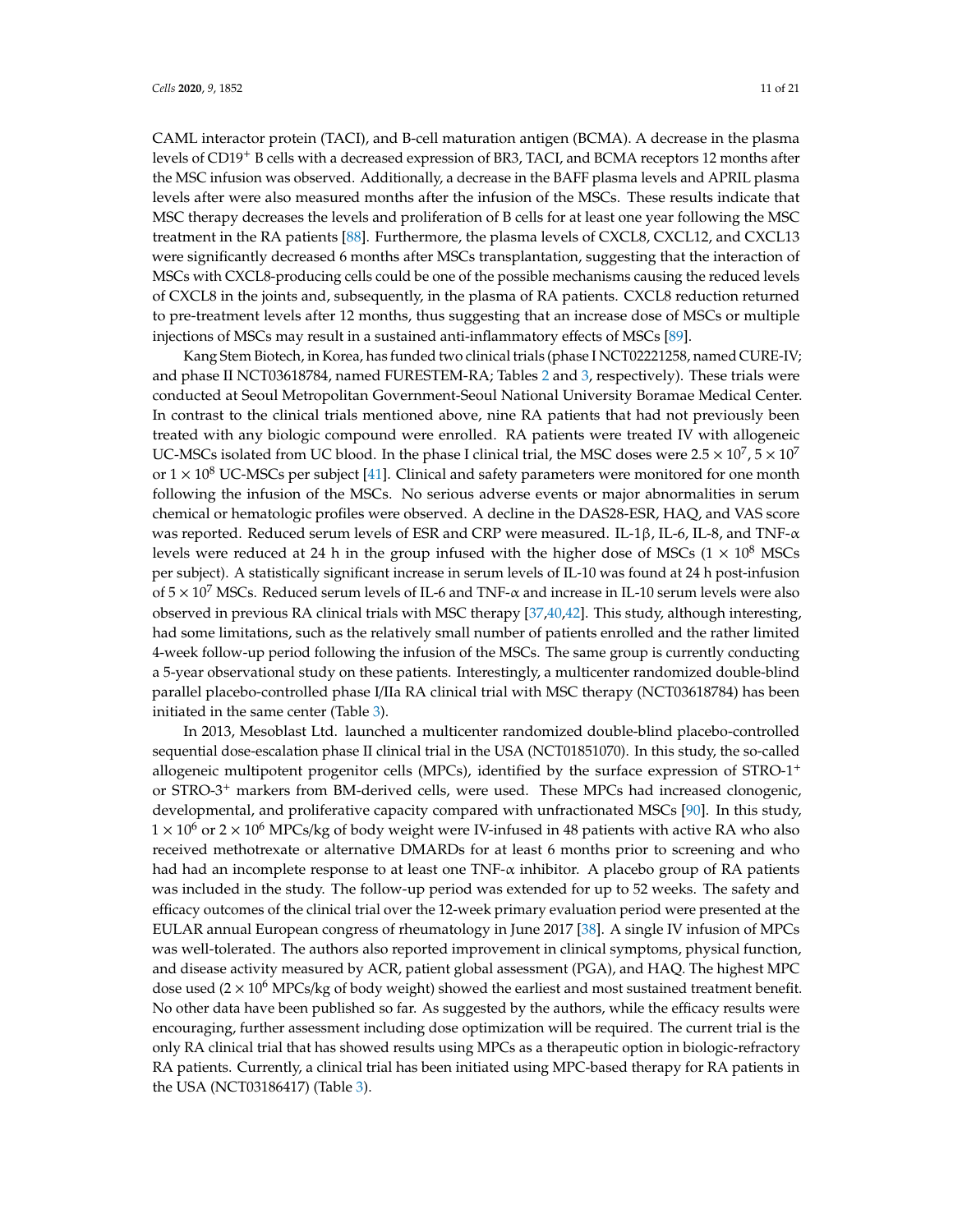Based on the completed and published RA clinical trials using MSC-based therapy, promising results in terms of safety and efficacy have been observed. Strikingly, these encouraging results have been obtained in refractory patients with long histories of RA. No adverse effects and only a moderate response to the MSC therapy have been observed in all the RA clinical trials conducted so far. Moreover, efficacy observed during 3 years of follow-up  $[42]$  pointed out the long-term effect of MSCs in RA patients in agreement with what has been observed in other immune-mediated diseases [18,91].

Today, there is no optimal protocol for MSC therapy in RA patients, although, in terms of MHC context, most of them (78%) used allogeneic MSCs due to the difficulty in isolating and expanding a large enough number of autologous MSCs (Figure 1B). The use of allogeneic MSCs is based on the low immunogenicity of MSCs that implies the possibility of greater availability via cell banks establishment. This is in contrast to the general protocol in clinical trials using MSC therapy for treatment of other types of pathologies in which autologous and allogeneic contexts are used in similar proportion [22]. MSCs from BM, AD, and UC have been used (30%, 20%, and 50%, respectively, Figure 1C) with similar results in terms of safety and efficacy. In clinical trials using MSC-based therapy for other types of inflammatory diseases, BM is the main tissue source followed by UC [22]. More than half of the clinical trials for treatment of RA have infused less than  $10 \times 10^6$  MSC/kg of body weight in a single infusion (Figure 1D,E). Although, based on dose-escalation RA clinical trials, both the cell dose and the use of multiple infusions of MSCs did not seem to correlate to their beneficial effect. Therefore, several groups have pointed out that cell doses above  $1 \times 10^6$  cells/kg of body weight could be better in terms of short and long-term efficacy. This is in line with Kabat et al.'s report [22], in which lower efficacy was observed with MSC doses lower than 70 million cells/patient ( $\sim$  1 × 10<sup>6</sup> MSC/kg of body weight). In the highest MSC dose tested so far  $(8 \times 10^8 \text{ MSCs/patient})$ , no adverse effects have been reported, thus confirming that a wide range of MSC dosage can be tolerated.

Despite the encouraging results obtained so far, most of the clinical trials conducted have enrolled low number of patients. A placebo group is also lacking in some of the studies. The large majority of the patients enrolled in these trials have a long history of RA refractory to conventional treatment. This is in sharp contrast to the pre-clinical, as well as clinical studies for other inflammatory pathologies where treatment during the early phases of the disease seems more effective.

### *3.2. Active Clinical Trials*

Based on the study conducted by Wang et al. [37,42], in 2013, the Stem Cell Institute in Panama has launched a phase I/II clinical trial using allogeneic UC-MSCs from UC tissue for treatment of 20 DMARD-resistant RA patients (NCT01985464; Table 3). The authors of the study aimed to define treatment-associated adverse events and biological efficacy measure by CRP, ESR, anti-CCP, RF, HAQ, DAS28, and EULAR response criteria and immunological parameters one-year post-infusion. This clinical trial is underway and the estimated study completion date is June 2020.

In 2016, an interventional clinical trial sponsored by Stem Cells Arabia (Amman, Jordan) was registered (NCT03067870). The investigators aimed to define the safety and efficacy of autologous BM-MSCs administered IV, as well as IA, in the joints of patients with RA. The authors aimed to enroll 100 RA patients. The patients participating in the study will be monitored for a month using VAS scoring in order to evaluate the systemic efficacy of MSC therapy. The regenerative and repair potential of BM-MSCs in joints will be monitored for up to 6 months by analyzing the physical activity of the patient using the Western Ontario and McMaster Universities Osteoarthritis Index (WOMAC) score and magnetic resonance imaging (MRI). The estimated study completion date is February 2022.

In January 2019, a multicenter randomized controlled clinical study based at the Xijing Hospital in China was registered and is currently recruiting patients (NCT03798028). This study aims to evaluate the safety and therapeutic effects of a single-dose of human allogeneic UC-MSCs isolated from UC blood on adult patients with moderate or severe RA who suffer from anemia or/and interstitial pulmonary disease. Half of the participants will receive a single dose of  $1 \times 10^6$  cells/kg of body weight of allogeneic UC-MSCs together with their present medication, while the other half will receive a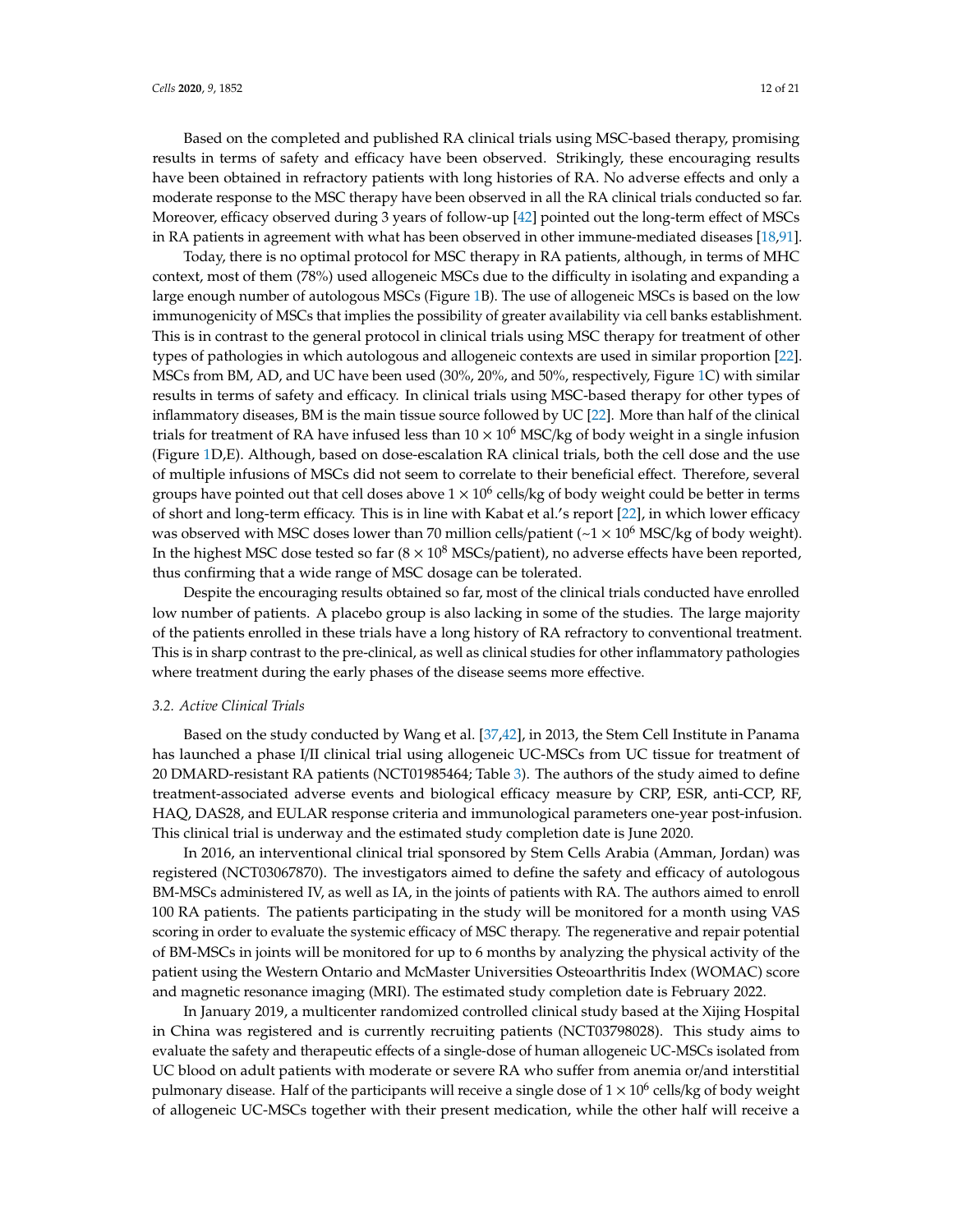placebo combined with their present medication. This is a unique clinical trial that is enrolling a specific group of 250 DMARD-resistant RA patients with an associated disease. The safety and therapeutic effects of the MSC-based therapy will be monitored for 24 weeks. The estimated study completion date is June 2020.

A proof of concept phase I clinical trial conducted at the MetroHealth Medical Center Cleveland, OH, USA, was registered in 2017 (NCT03186417). This is the first multicenter, double-blind, placebo controlled interventional clinical trial that is recruiting RA patients with new onset of the disease (diagnosis  $\leq 1$  year and symptoms for  $\leq 2$  years). A total of 20 RA patients will be enrolled. RA patients that previously took DMARDs other than non-steroidal, prednisone, hydroxychloroquine, and methotrexate included leflunomide and biological treatments will be excluded from the study. This clinical trial will evaluate the safety and efficacy of allogeneic BM-MSCs (2, 4, or  $6 \times 10^6$  cells/kg of body weight) over 24 months. This clinical trial aims to infuse the highest allogeneic BM-MSC dose tested so far in a trial (Table 2 andTable 3). Safety and efficacy will be monitored by PROMIS computer-adaptive testing (CAT) instruments (pain interference, physical function, sleep disturbance, and fatigue) and Routine Assessment of Patient Index Data 3 (RAPID3) questionnaires and DAS28-CRP. Recruitment is currently open and final data collection date for primary outcome is estimated by December 2020.

In 2018, Kang Stem Biotech Co., Ltd. began a multicenter randomized double-blind parallel placebo-controlled phase I/IIa RA clinical trial (NCT03618784) in South Korea with IV administration of allogeneic UC-MSCs isolated from UC blood (called FURESTEM-RA Inj) in 33 RA patients (diagnosed at least 12 weeks before with DAS28-ESR > 3.2) from the Seoul Metropolitan Government-Seoul National University Boramae Medical Center. The RA clinical trial characteristics are based on a phase I clinical trial conducted by the same group in 2014 (NCT02221258). In this study, the authors included RA patients that were refractory or intolerant to DMARDs and biologic DMARDs. Two doses of allogeneic UC-MSCs ( $5.0 \times 10^7$  or  $10 \times 10^7$  cells/patient) infused three times IV with 4 weeks interval between MSC infusions will be tested. Patients will be monitored for 16 weeks. Safety and efficacy of MSC-based therapy will be analyzed by ACR, EULAR, DAS28-ESR, Korean Health assessment questionnaire (KHAQ), clinical disease activity index (CDAI), and VAS scores. Additionally, a panel of cytokine levels will be monitored in sera. This clinical trial is now active and recruiting patients. The estimated study completion date is April 2021.

Since 2018, Hope Biosciences in Texas, USA, has been conducting a phase I/II clinical trial (NCT03691909) using a single dose of autologous AD-MSCs, enrolling RA patients at diagnosis or RA patients who are on a stable dose of therapy regimen for more than 4 weeks prior to screening. Together with the NCT04170426 trial registered by Celltex in 2020 that is enrolling DMARD-resistant RA patients, this is the second active RA clinical trial using autologous AD-MSCs. The study's purpose is to evaluate the safety and efficacy of MSC therapy up to 12 months post-infusion. The parameters that will be used to monitor the efficacy of the MSC-based therapy are CRP, ESR, and 68 joint assessments, together with TNF- $\alpha$  and IL-6 serum levels. The recruitment of patients has been completed, and the follow-up is in progress. The estimated study completion date is June 2020.

Baylx Inc. of Irvine, California, USA, has recently launched a phase I, randomized (3:1), placebo-controlled, double-blind, single-dose clinical trial (NCT03828344) based on the NCT01547091 clinical trial [37,42]. The aim of the study is to define the safety and biological effects of a single dose of fresh allogeneic UC-MSCs named BX-U001 isolated from entire UC tissue (0.75 or  $1.5 \times 10^6$  cells/kg of body weight), given by IV infusion to 16 refractory RA patients. Additionally, RA patients will be monitored for 12 months. During the study, RA patients will continue to be treated with their previous conventional DMARDs and NSAIDs, other than biologics. RA patient efficacy will be determined by HAQ, ESR, CRP, DAS28-CRP, simplex disease activity index (SDAI), and ACR criteria. In addition, RF and anti-CCP serum levels will be measured. This RA clinical trial is currently opened but recruiting has not begun yet. The estimated study completion date is September 2022.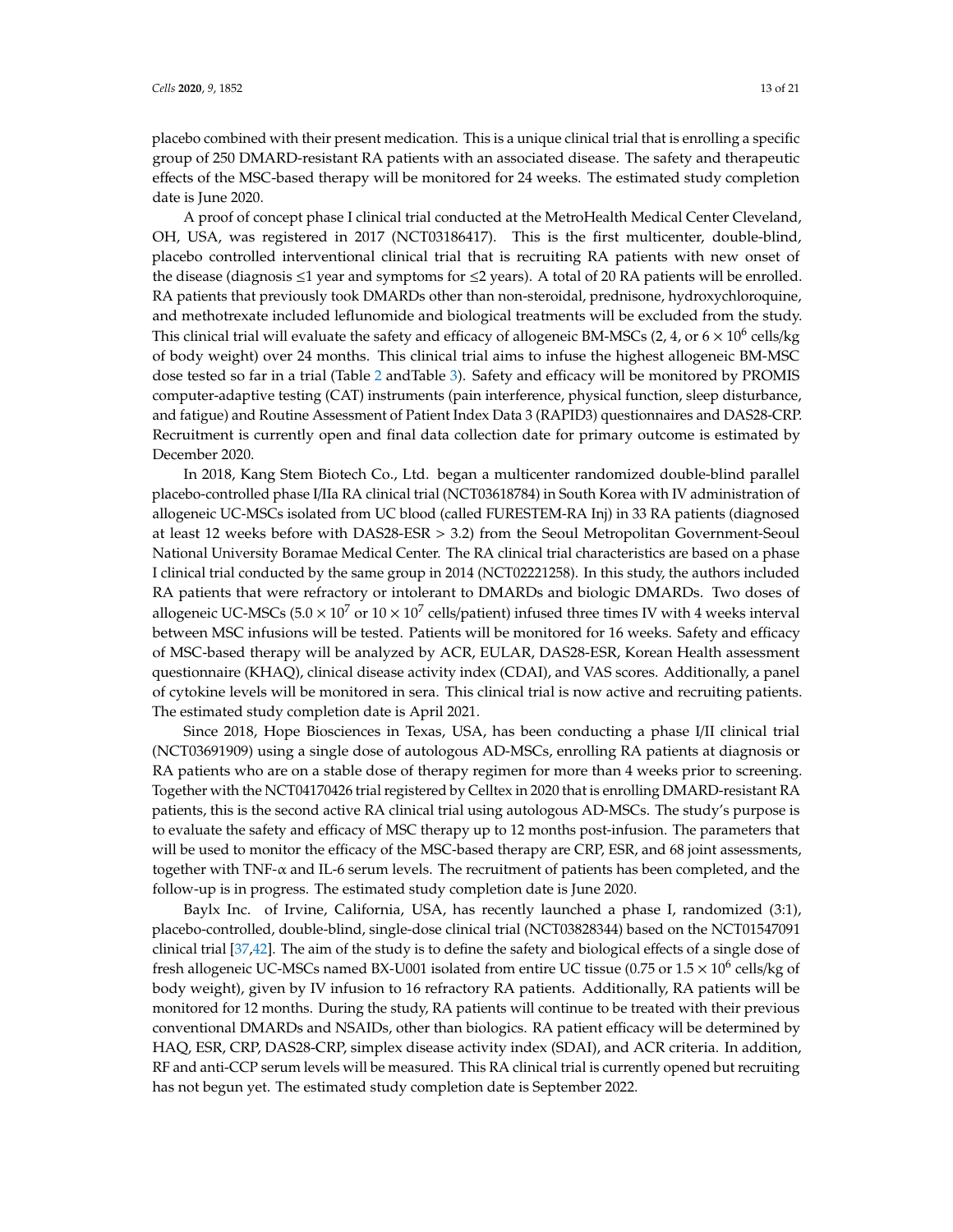Very recently, Celltex Therapeutics Corporation in Houston, USA, registered a dose escalation randomized placebo controlled and double-blind phase I/IIa clinical trial (NCT04170426). Up to 54 active DMARD-resistant RA patients will receive one or three doses of 2.0–2.86  $\times$  10<sup>6</sup>/kg of body weight of autologous AD-MSCs IV on days 1, 4, and 7. The follow-up period will be 12 months. The efficacy of the MSC-based therapy will be evaluated by ACR, RAPID3, DAS28-CRP, and an array of peripheral blood inflammatory panel of cytokines. The estimated study completion date is December 2023.

In summary, 8 RA clinical trials using MSC-based therapy are ongoing with a great heterogeneity in terms of MHC context, tissue source, and cell dose used (Figure 2 and Table 3), meaning that at present no consensus on the optimal protocol exists. Although most of these trials are being conducted in an allogeneic context (62.5%, Figure 2B), the use of autologous cells has increased with respect to completed RA clinical trials. The main tissue source used to isolate and expand MSCs is umbilical cord tissue, which is used in nearly 50% of active studies (Figure 2C), although, in the past, bone marrow was the chosen tissue to generate MSCs for clinical use (Figure 1B,C and Figure 2B,C). Interestingly, RA patients in the early phases of the disease prior to biological treatments are now being recruited (Figure 2A). This change in the inclusion criteria may increase the efficacy of MSC therapy since a large majority of RA patients treated with MSCs were refractory to conventional treatments and had a long history of disease. In the active RA clinical trials with MSC therapy, control groups are now being included, which increases the value of the results obtained. In general, the follow-up proposed is up to 12 months. Additionally, no changes in the efficacy criteria are included since the parameters that have been used until now are widely recognized and accepted by the official RA worldwide associations (ACR and EULAR).

### **4. Conclusions**

Clinical trial registrations in RA patients with MSC therapy have increased linearly from 2011 to today (Figure 3). In general, new registrations of clinical trials with MSC-based therapy have reached a plateau since 2018 [22]. No toxicity and adverse effects have been found in any of the RA clinical trials conducted. No sufficient data on efficacy have been obtained from the completed studies, most likely due to the fact that the large majority of the RA patients enrolled in these studies were refractory to conventional RA treatments with a long history of the disease. Thanks to the good safety profile of MSC-based therapy for RA at present, there are eight clinical trials using MSC-based therapy registered and active in 'clinicaltrials.gov' where MSC treatment at early stages of the disease are being explored. For better comparisons of results among RA clinical trials with MSC-based therapy, an improvement in the standardization of MSC treatment protocols in terms of manufacturing protocols, sources of MSCs, MHC contexts, routes of delivery, cell dosing, and systematic analysis of the results will be needed. Additionally, the identification of RA patients most likely to respond to MSC treatment will clearly benefit the clinical application of MSC-based therapies for RA.

**Author Contributions:** Conceptualization, M.L.-S. and M.I.G.; writing-original draft preparation, M.L.-S. and M.I.G. writing-review and editing, M.L.-S., R.F.-P. and M.I.G. All authors have read and agreed to the published version of the manuscript.

**Funding:** This work was supported by Integrated Projects of Excellence funded by Instituto de Salud Carlos III and and cofunded by the European Regional Development Fund (ERDF) [grant numbers PIE15/00048; PI17/01161].

**Conflicts of Interest:** The authors declare no conflict of interest.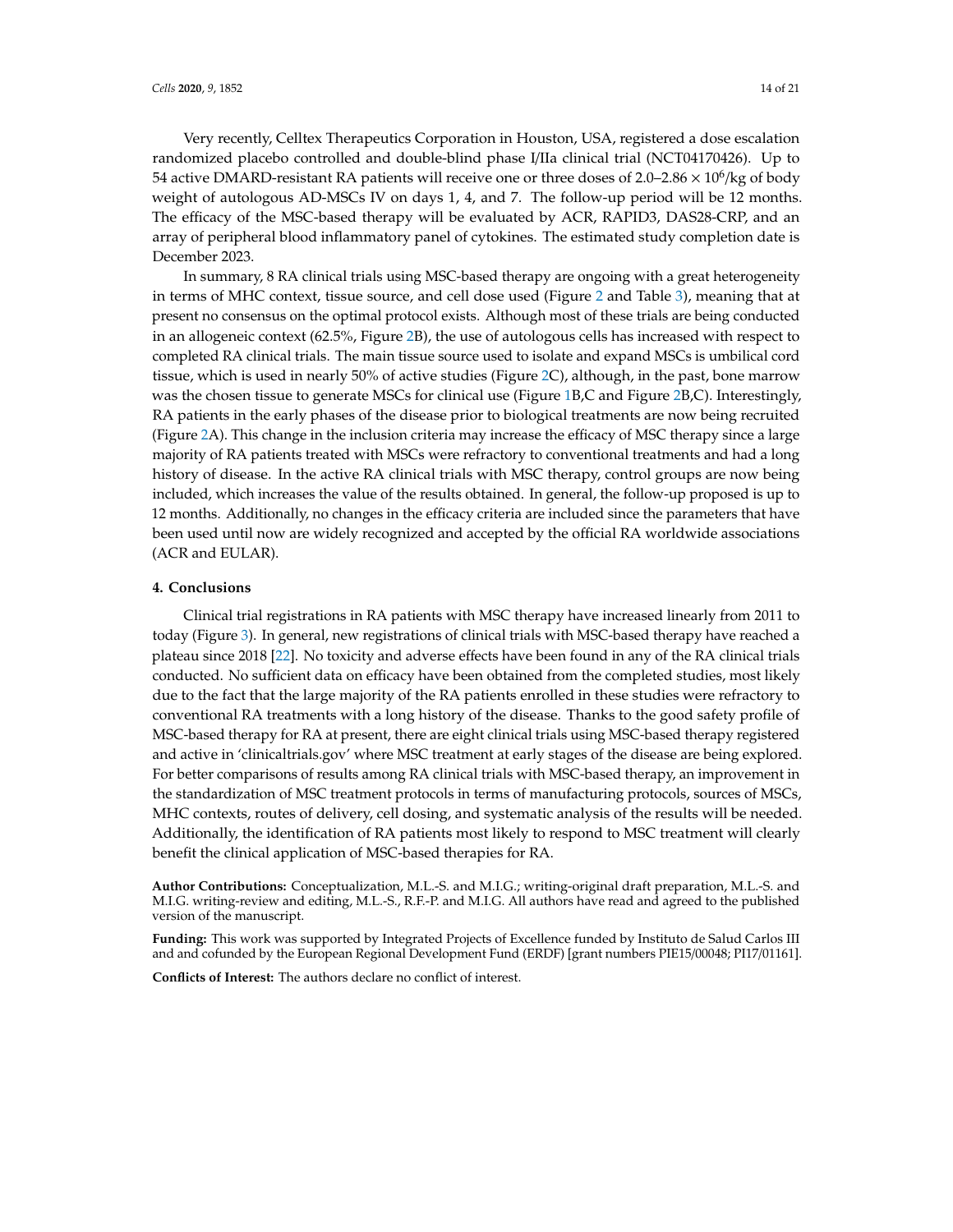# **Abbreviations**

| AD            | Adipose tissue                                                 |
|---------------|----------------------------------------------------------------|
| ACR           | American college of rheumatology improvement criteria          |
| APRIL         | A proliferation-inducing ligand                                |
| BAFF          | B-cell activating factor                                       |
| <b>BCMA</b>   | B-cell maturation antigen                                      |
| ΒM            | Bone marrow                                                    |
| BR3           | B cell activation factor receptor 3                            |
| <b>CAT</b>    | Computer-adaptive testing                                      |
| anti-CCP      | antibodies against cyclic citrullinated peptide                |
| CDAI          | Clinical disease activity index                                |
| CIA           | Collagen-induced arthritis                                     |
| <b>CRP</b>    | C reactive protein                                             |
| CXCR3         | Chemokine receptor 3-alternative                               |
| DAS           | Disease activity score                                         |
| DMARDs        | Disease-modifying antirheumatic drugs                          |
| ESR           | Erythrocyte sedimentation rate                                 |
| EULAR         | European league against rheumatism                             |
| eASCs         | expanded adipose-derived stem cells                            |
| HAQ           | Health assessment questionnaire                                |
| HLA           | Human leukocyte antigen                                        |
| IΑ            | Intra-articular                                                |
| IL            | Interleukin                                                    |
| IΡ            | Intraperitoneal                                                |
| IP10          | IFN- $\gamma$ -induced protein 10                              |
| IV            | Intravenous                                                    |
| KHAQ          | Korean health assessment questionnaire                         |
| MCP-1         | Monocyte chemoattractant protein 1                             |
| MIP           | Macrophage inflammatory protein 1                              |
| MHC           | Major histocompatibility complex                               |
| <b>MPCs</b>   | Multipotent progenitor cells                                   |
| <b>MSCs</b>   | Mesenchymal stromal/stem cells                                 |
| <b>NSAIDs</b> | Non-steroidal anti-inflammatory drugs                          |
| PGA           | Patient global assessment                                      |
| RA            | Rheumatoid arthritis                                           |
| RANKL         | Receptor activator of nuclear factor kappa-B ligand            |
| RAPID3        | Routine assessment of patient index data 3                     |
| <b>RANTES</b> | Regulated on activation, normal T cell expressed and secreted  |
| RF            | Rheumatoid factor                                              |
| SDAI          | Simplex disease activity index                                 |
| TACI          | Transmembrane activator and CAML interactor                    |
| $TGF-β1$      | Transforming growth factor $\beta$ 1                           |
| Tregs         | Regulatory T cells                                             |
| UC-MSCs       | MSCs from umbilical cord                                       |
| <b>VAS</b>    | Visual analogue scale                                          |
| <b>WOMAC</b>  | Western Ontario and McMaster universities osteoarthritis index |

### **References**

- 1. Firestein, G.S.; McInnes, I. Immunopathogenesis of Rheumatoid Arthritis. *Immunity* **2017**, *46*, 183–196. [CrossRef] [PubMed]
- 2. Smolen, J.S.; Aletaha, D.; McInnes, I. Rheumatoid arthritis. *Lancet* **2016**, *388*, 2023–2038. [CrossRef]
- 3. McInnes, I.; Schett, G. The Pathogenesis of Rheumatoid Arthritis. *N. Engl. J. Med.* **2011**, *365*, 2205–2219. [CrossRef] [PubMed]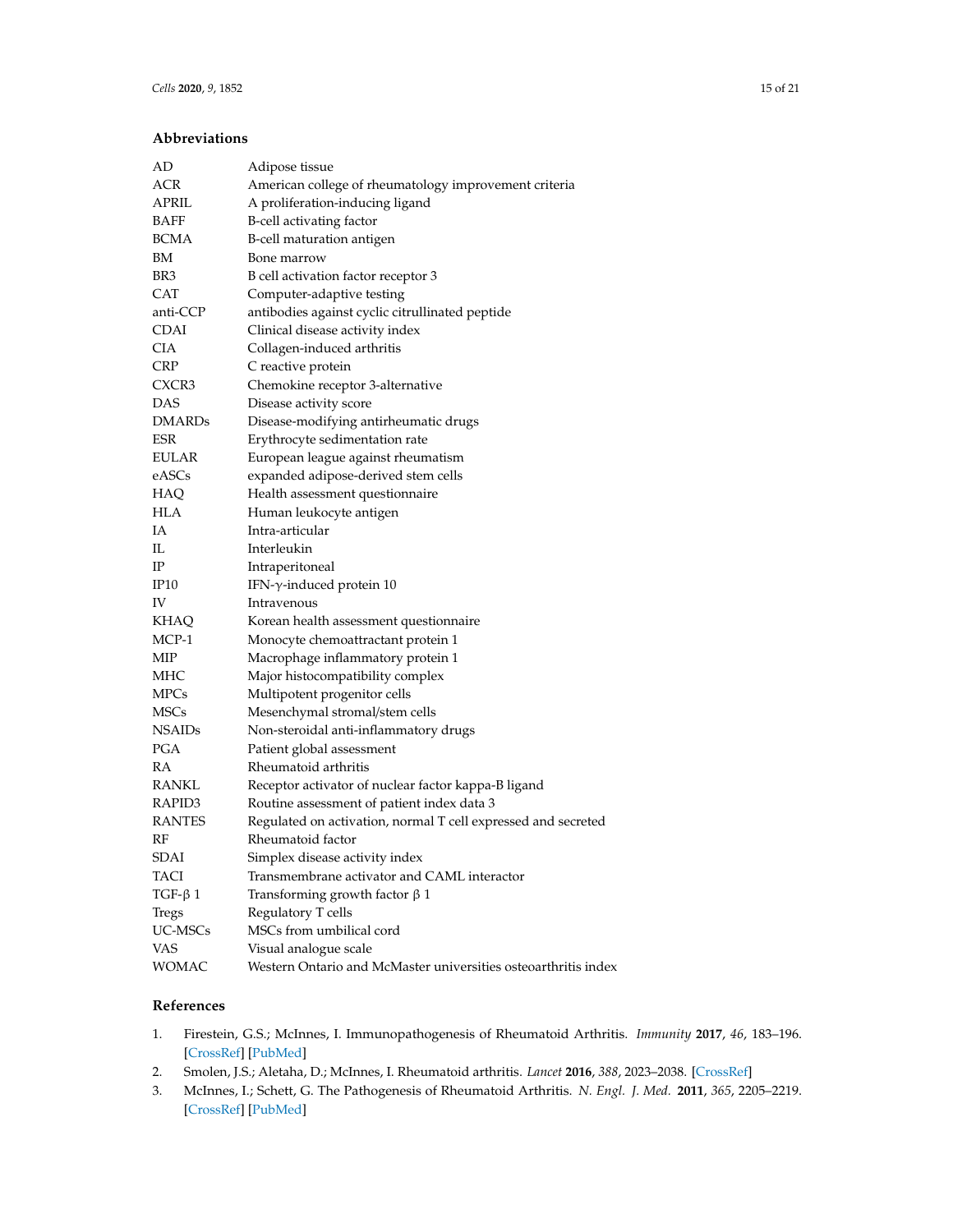- 4. Singh, J.A.; Saag, K.G.; Bridges, S.L.; Akl, E.A.; Bannuru, R.R.; Sullivan, M.; Vaysbrot, E.; McNaughton, C.; Osani, M.; Shmerling, R.H.; et al. 2015 American College of Rheumatology Guideline for the Treatment of Rheumatoid Arthritis. *Arthritis Rheumatol.* **2015**, *68*, 1–26. [CrossRef] [PubMed]
- 5. Smolen, J.S.; Landewé, R.; Breedveld, F.C.; Dougados, M.; Emery, P.; Gaujoux-Viala, C.; Gorter, S.; Knevel, R.; Nam, J.; Schoels, M.; et al. EULAR recommendations for the management of rheumatoid arthritis with synthetic and biological disease-modifying antirheumatic drugs. *Ann. Rheum. Dis.* **2010**, *69*, 964–975. [CrossRef] [PubMed]
- 6. Owen, M.; Friedenstein, A.J. Stromal Stem Cells: Marrow-Derived Osteogenic Precursors. *Novartis Found. Symp.* **2007**, 42–60. [CrossRef]
- 7. Spaggiari, G.M.; Capobianco, A.; Abdelrazik, H.; Becchetti, F.; Mingari, M.C.; Moretta, L. Mesenchymal stem cells inhibit natural killer–cell proliferation, cytotoxicity, and cytokine production: Role of indoleamine 2,3-dioxygenase and prostaglandin E2. *Blood* **2008**, *111*, 1327–1333. [CrossRef]
- 8. Nasef, A.; Chapel, A.; Mazurier, C.; Bouchet, S.; Lopez, M.; Mathieu, N.; Sensebé, L.; Zhang, Y.; Gorin, N.-C.; Thierry, D.; et al. Identification of IL-10 and TGF- $\beta$  Transcripts Involved in the Inhibition of T-Lymphocyte Proliferation During Cell Contact With Human Mesenchymal Stem Cells. *Gene Expr.* **2006**, *13*, 217–226. [CrossRef]
- 9. Ungerer, C.; Quade-Lyssy, P.; Radeke, H.; Henschler, R.; Königs, C.; Koehl, U.; Seifried, E.; Schüttrumpf, J. Galectin-9 Is a Suppressor of T and B Cells and Predicts the Immune Modulatory Potential of Mesenchymal Stromal Cell Preparations. *Stem Cells Dev.* **2013**, *23*, 755–766. [CrossRef]
- 10. Gieseke, F.; Böhringer, J.; Bussolari, R.; Dominici, M.; Handgretinger, R.; Mueller, I. Human multipotent mesenchymal stromal cells use galectin-1 to inhibit immune effector cells. *Blood* 2010, 116, 3770–3779. [CrossRef]
- 11. Sioud, M.; Mobergslien, A.; Boudabous, A.; Fløisand, Y. Evidence for the Involvement of Galectin-3 in Mesenchymal Stem Cell Suppression of Allogeneic T-Cell Proliferation. *Scand. J. Immunol.* **2010**, *71*, 267–274. [CrossRef] [PubMed]
- 12. Nasef, A.; Mazurier, C.; Bouchet, S.; François, S.; Chapel, A.; Thierry, D.; Gorin, N.-C.; Fouillard, L.; Chapel, A. Leukemia inhibitory factor: Role in human mesenchymal stem cells mediated immunosuppression. *Cell. Immunol.* **2008**, *253*, 16–22. [CrossRef] [PubMed]
- 13. Selmani, Z.; Naji, A.; Zidi, I.; Favier, B.; Gaiffe, E.; Obert, L.; Borg, C.; Saas, P.; Tiberghien, P.; Rouas-Freiss, N.; et al. Human Leukocyte Antigen-G5 Secretion by Human Mesenchymal Stem Cells Is Required to Suppress T Lymphocyte and Natural Killer Function and to Induce CD4+CD25highFOXP3+Regulatory T Cells. *Stem Cells* **2008**, *26*, 212–222. [CrossRef]
- 14. Chabannes, D.; Hill, M.; Merieau, E.; Rossignol, J.; Brion, R.; Soulillou, J.P.; Anegon, I.; Cuturi, M.C. A role for heme oxygenase-1 in the immunosuppressive effect of adult rat and human mesenchymal stem cells. *Blood* **2007**, *110*, 3691–3694. [CrossRef] [PubMed]
- 15. Kim, J.; Hematti, P. Mesenchymal stem cell–educated macrophages: A novel type of alternatively activated macrophages. *Exp. Hematol.* **2009**, *37*, 1445–1453. [CrossRef]
- 16. Melief, S.M.; Schrama, E.; Brugman, M.H.; Tiemessen, M.M.; Hoogduijn, M.J.; Fibbe, W.E.; Roelofs, H. Multipotent stromal cells induce human regulatory T cells through a novel pathway involving skewing of monocytes toward anti-inflammatory macrophages. *Stem Cells* **2013**, *31*, 1980–1991. [CrossRef]
- 17. López-Santalla, M.; Menta, R.; Mancheño-Corvo, P.; Lopez-Belmonte, J.; Delarosa, O.; Bueren, J.A.; Dalemans, W.; Lombardo, E.; Garín, M. Adipose-derived mesenchymal stromal cells modulate experimental autoimmune arthritis by inducing an early regulatory innate cell signature. *Immun. Inflamm. Dis.* **2016**, *4*, 213–224. [CrossRef]
- 18. Lopez-Santalla, M.; Hervas-Salcedo, R.; Fernandez-Garcia, M.; Bueren, J.A.; Garín, M. Cell Therapy With Mesenchymal Stem Cells Induces an Innate Immune Memory Response That Attenuates Experimental Colitis in the Long Term. *J. Crohns Coliti* **2020**. [CrossRef]
- 19. Zhang, B.; Liu, R.; Shi, D.; Liu, X.; Chen, Y.; Dou, X.; Zhu, X.; Lu, C.; Liang, W.; Liao, L.; et al. Mesenchymal stem cells induce mature dendritic cells into a novel Jagged-2–dependent regulatory dendritic cell population. *Blood* **2009**, *113*, 46–57. [CrossRef]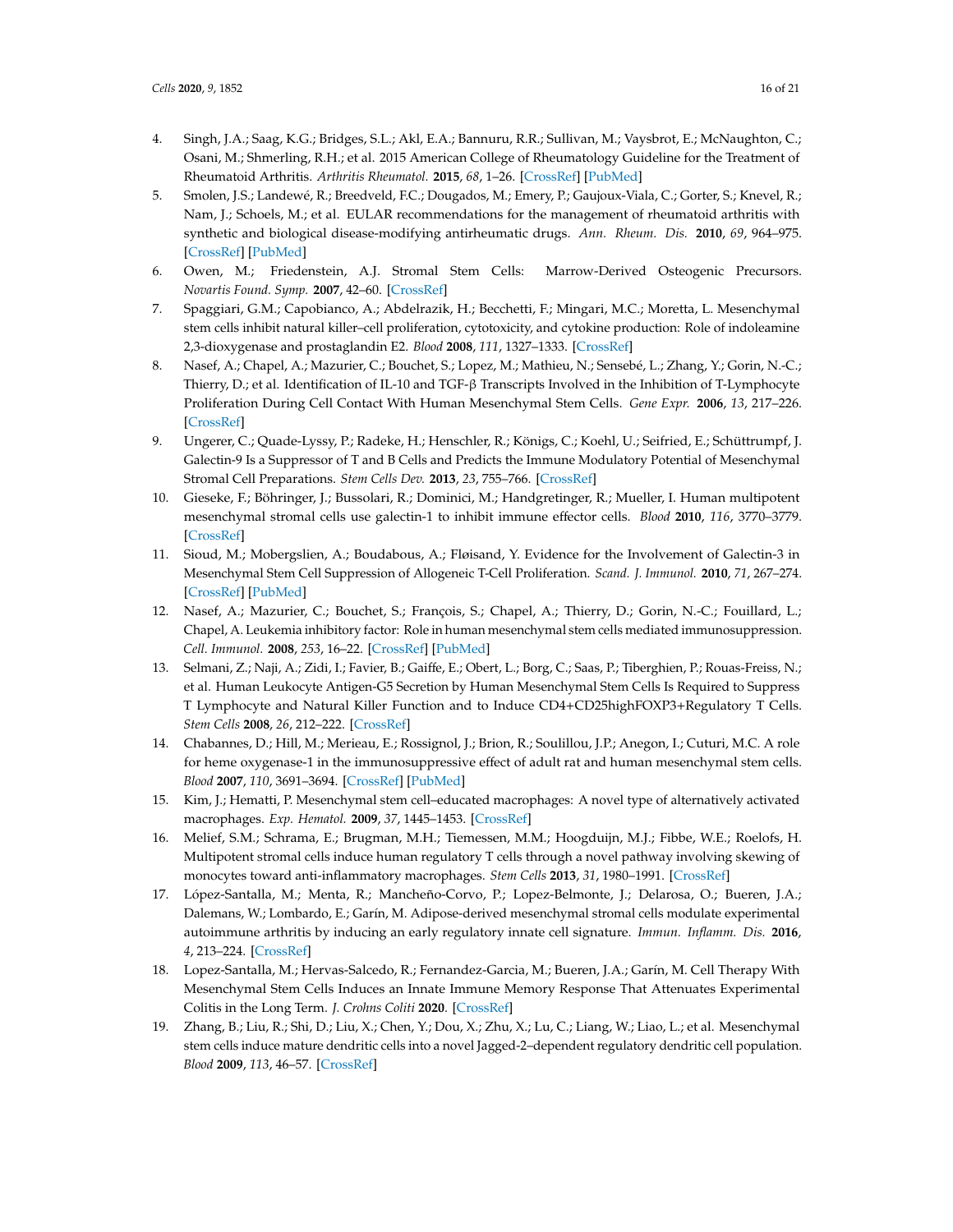- 20. Zhou, C.; Wu, X.-R.; Liu, H.-S.; Liu, X.-H.; Liu, G.-H.; Zheng, X.-B.; Hu, T.; Liang, Z.-X.; He, X.-W.; Wu, X.-J.; et al. Immunomodulatory Effect of Urine-derived Stem Cells on Inflammatory Bowel Diseases via Downregulating Th1/Th17 Immune Responses in a PGE2-dependent Manner. *J. Crohns Coliti* **2019**, *14*, 654–668. [CrossRef]
- 21. López-Santalla, M.; Mancheño-Corvo, P.; Menta, R.; Lopez-Belmonte, J.; Delarosa, O.; Bueren, J.A.; Dalemans, W.; Lombardo, E.; Garín, M. Human Adipose-Derived Mesenchymal Stem Cells Modulate Experimental Autoimmune Arthritis by Modifying Early Adaptive T Cell Responses. *Stem Cells* **2015**, *33*, 3493–3503. [CrossRef] [PubMed]
- 22. Kabat, M.; Bobkov, I.; Kumar, S.; Grumet, M. Trends in mesenchymal stem cell clinical trials 2004–2018: Is efficacy optimal in a narrow dose range? *Stem Cells Transl. Med.* 2019, 9, 17–27. [CrossRef] [PubMed]
- 23. Le Blanc, K.; Rasmusson, I.; Sundberg, B.; Götherström, C.; Hassan, M.; Uzunel, M.; Ringdén, O. Treatment of severe acute graft-versus-host disease with third party haploidentical mesenchymal stem cells. *Lancet* **2004**, *363*, 1439–1441. [CrossRef]
- 24. Introna, M.; Rambaldi, A. Mesenchymal stromal cells for prevention and treatment of graft-versus-host disease. *Curr. Opin. Organ Transplant.* **2015**, *20*, 72–78. [CrossRef] [PubMed]
- 25. Dothel, G.; Raschi, E.; Rimondini, R.; De Ponti, F. Mesenchymal stromal cell-based therapy: Regulatory and translational aspects in gastroenterology. *World J. Gastroenterol.* **2016**, *22*, 9057–9068. [CrossRef]
- 26. Zhou, Y.; Zhang, X.; Xue, H.; Liu, L.; Zhu, J.; Jin, T. Autologous Mesenchymal Stem Cell Transplantation in Multiple Sclerosis: A Meta-Analysis. *Stem Cells Int.* **2019**, *2019*, 1–11. [CrossRef]
- 27. Wang, D.; Zhang, H.; Liang, J.; Li, X.; Feng, X.; Wang, H.; Hua, B.; Liu, B.; Lu, L.; Gilkeson, G.S.; et al. Allogeneic Mesenchymal Stem Cell Transplantation in Severe and Refractory Systemic Lupus Erythematosus: 4 Years of Experience. *Cell Transplant.* **2013**, *22*, 2267–2277. [CrossRef]
- 28. Liang, J.; Zhang, H.; Hua, B.; Wang, H.; Lu, L.; Shi, S.; Hou, Y.; Zeng, X.; Gilkeson, G.S.; Sun, L. Allogenic mesenchymal stem cells transplantation in refractory systemic lupus erythematosus: A pilot clinical study. *Ann. Rheum. Dis.* **2010**, *69*, 1423–1429. [CrossRef]
- 29. Cai, J.; Wu, Z.; Xu, X.; Liao, L.; Chen, J.; Huang, L.; Wu, W.; Luo, F.; Wu, C.; Pugliese, A.; et al. Umbilical Cord Mesenchymal Stromal Cell With Autologous Bone Marrow Cell Transplantation in Established Type 1 Diabetes: A Pilot Randomized Controlled Open-Label Clinical Study to Assess Safety and Impact on Insulin Secretion. *Diabetes Care* **2015**, *39*, 149–157. [CrossRef]
- 30. Carlsson, P.-O.; Schwarcz, E.; Korsgren, O.; Le Blanc, K. Preserved  $\beta$ -Cell Function in Type 1 Diabetes by Mesenchymal Stromal Cells. *Diabetes* **2014**, *64*, 587–592. [CrossRef]
- 31. Hu, J.; Yu, X.; Wang, Z.; Wang, F.; Wang, L.; Gao, H.; Chen, Y.; Zhao, W.; Jia, Z.; Yan, S.; et al. Long term effects of the implantation of Wharton's jelly-derived mesenchymal stem cells from the umbilical cord for newly-onset type 1 diabetes mellitus. *Endocr. J.* **2013**, *60*, 347–357. [CrossRef] [PubMed]
- 32. Sood, V.; Bhansali, A.; Mittal, B.R.; Singh, B.; Marwaha, N.; Jain, A.; Khandelwal, N. Autologous bone marrow derived stem cell therapy in patients with type 2 diabetes mellitus - defining adequate administration methods. *World J. Diabetes* **2017**, *8*, 381–389. [CrossRef] [PubMed]
- 33. Xu, J.; Wang, D.; Liu, D.; Fan, Z.; Zhang, H.; Liu, O.; Ding, G.; Gao, R.; Zhang, C.; Ding, Y.; et al. Allogeneic mesenchymal stem cell treatment alleviates experimental and clinical Sjögren syndrome. *Blood* **2012**, *120*, 3142–3151. [CrossRef] [PubMed]
- 34. Li, A.; Tao, Y.; Kong, D.; Zhang, N.; Wang, Y.; Wang, Z.; Wang, Y.; Wang, J.; Xiao, J.; Jiang, Y.; et al. Infusion of umbilical cord mesenchymal stem cells alleviates symptoms of ankylosing spondylitis. *Exp. Ther. Med.* **2017**, *14*, 1538–1546. [CrossRef] [PubMed]
- 35. Ra, J.C.; Kang, S.K.; Shin, I.S.; Park, H.G.; Joo, S.A.; Kim, J.G.; Kang, B.-C.; Lee, Y.S.; Nakama, K.; Piao, M.; et al. Stem cell treatment for patients with autoimmune disease by systemic infusion of culture-expanded autologous adipose tissue derived mesenchymal stem cells. *J. Transl. Med.* **2011**, *9*, 181. [CrossRef]
- 36. Liang, J.; Li, X.; Zhang, H.; Wang, D.; Feng, X.; Wang, H.; Hua, B.; Liu, B.; Sun, L. Allogeneic mesenchymal stem cells transplantation in patients with refractory RA. *Clin. Rheumatol.* **2011**, *31*, 157–161. [CrossRef]
- 37. Wang, L.; Wang, L.; Cong, X.; Liu, G.; Zhou, J.; Bai, B.; Li, Y.; Bai, W.; Li, M.; Ji, H.; et al. Human Umbilical Cord Mesenchymal Stem Cell Therapy for Patients with Active Rheumatoid Arthritis: Safety and Efficacy. *Stem Cells Dev.* **2013**, *22*, 3192–3202. [CrossRef]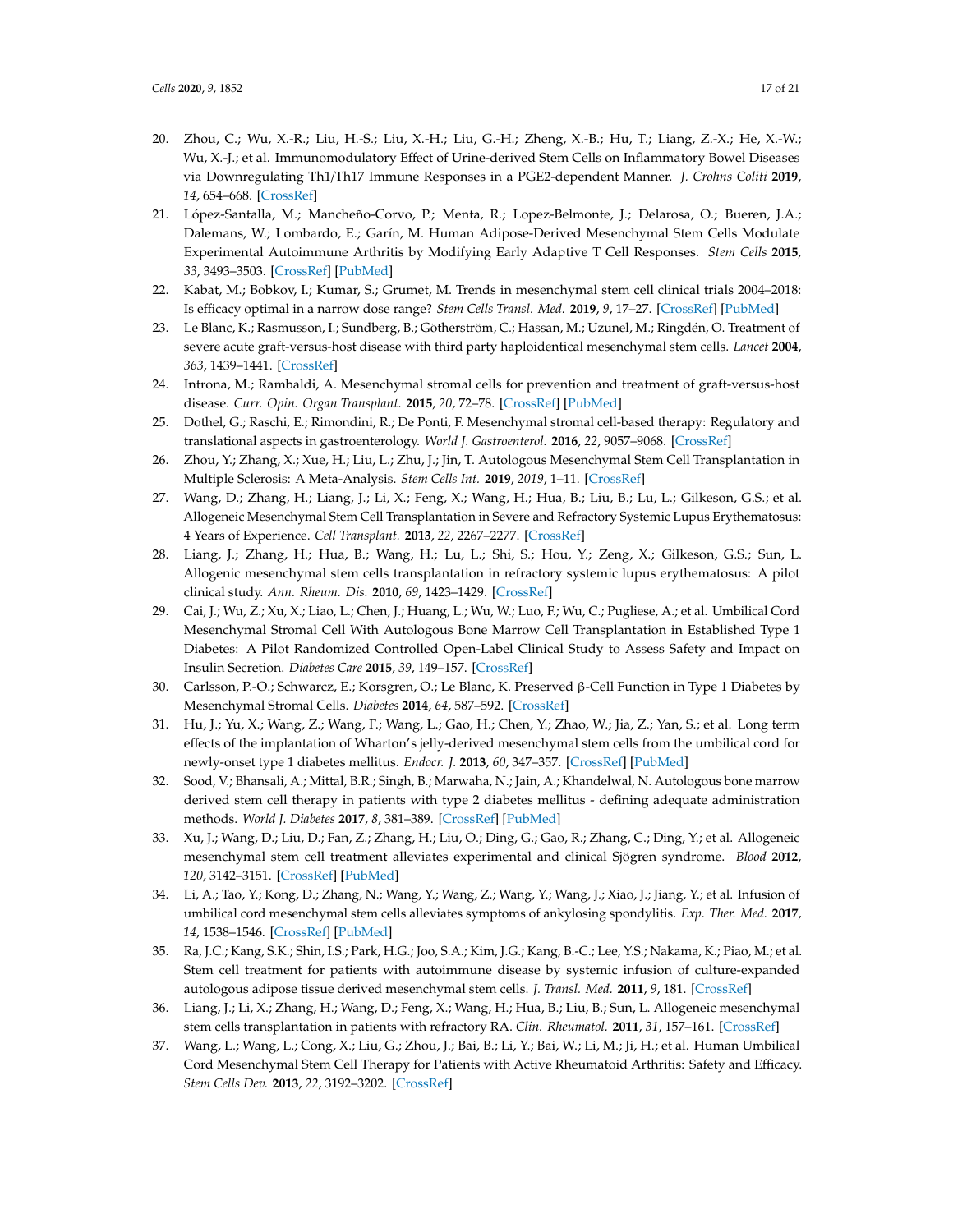- 38. Kafaja, S.; Segal, K.; Skerrett, D.; Itescu, S.; Furst, D. FRI0220 Allogeneic mesenchymal precursor cells (MPCS): A novel approach to treating biologic refractory rheumatoid arthritis. *Ann. Rheum. Dis.* **2017**, *76*, 566–567. [CrossRef]
- 39. Álvaro-Gracia, J.M.; Jover, J.A.; Garcia-Vicuna, R.; Carreño, L.; Alonso, A.; Marsal, S.; Blanco, F.; Martínez-Taboada, V.M.; Taylor, P.; Martín-Martín, C.; et al. Intravenous administration of expanded allogeneic adipose-derived mesenchymal stem cells in refractory rheumatoid arthritis (Cx611): Results of a multicentre, dose escalation, randomised, single-blind, placebo-controlled phase Ib/IIa clinical trial. *Ann. Rheum. Dis.* **2016**, *76*, 196–202. [CrossRef]
- 40. Yang, Y.; He, X.; Zhao, R.-S.; Guo, W.; Zhu, M.; Xing, W.; Jiang, D.; Liu, C.-Y.; Xu, X. Serum IFN- $\gamma$  levels predict the therapeutic effect of mesenchymal stem cell transplantation in active rheumatoid arthritis. *J. Transl. Med.* **2018**, *16*, 165. [CrossRef]
- 41. Park, E.H.; Lim, H.-S.; Lee, S.; Roh, K.; Seo, K.-W.; Kang, K.-S.; Shin, K. Intravenous Infusion of Umbilical Cord Blood-Derived Mesenchymal Stem Cells in Rheumatoid Arthritis: A Phase Ia Clinical Trial. *Stem Cells Transl. Med.* **2018**, *7*, 636–642. [CrossRef] [PubMed]
- 42. Wang, L.; Huang, S.; Li, S.; Li, M.; Shi, J.; Bai, W.; Wang, Q.; Zheng, L.; Liu, Y. Efficacy and Safety of Umbilical Cord Mesenchymal Stem Cell Therapy for Rheumatoid Arthritis Patients: A Prospective Phase I/II Study. *Drug Des. Dev. Ther.* **2019**, *13*, 4331–4340. [CrossRef] [PubMed]
- 43. Ghoryani, M.; Shariati-Sarabi, Z.; Tavakkol-Afshari, J.; Ghasemi, A.; Poursamimi, J.; Mohammadi, M. Amelioration of clinical symptoms of patients with refractory rheumatoid arthritis following treatment with autologous bone marrow-derived mesenchymal stem cells: A successful clinical trial in Iran. *Biomed. Pharmacother.* **2019**, *109*, 1834–1840. [CrossRef] [PubMed]
- 44. Fang, B.; Song, Y.; Li, N.; Li, J.; Han, Q.; Zhao, R. Resolution of Refractory Chronic Autoimmune Thrombocytopenic Purpura Following Mesenchymal Stem Cell Transplantation: A Case Report. *Transplant. Proc.* **2009**, *41*, 1827–1830. [CrossRef]
- 45. Lechanteur, C.; Briquet, A.; Giet, O.; Delloye, O.; Baudoux, E.; Beguin, Y. Clinical-scale expansion of mesenchymal stromal cells: A large banking experience. *J. Transl. Med.* **2016**, *14*, 145. [CrossRef]
- 46. Hynes, K.; Bright, R.; Proudman, S.; Haynes, D.; Gronthos, S.; Bartold, M.; Bartold, P.M. Immunomodulatory properties of mesenchymal stem cell in experimental arthritis in rat and mouse models: A systematic review. *Semin. Arthritis Rheum.* **2016**, *46*, 1–19. [CrossRef]
- 47. Liu, L.; Wong, C.W.; Han, M.; Farhoodi, H.P.; Liu, G.; Liu, Y.; Liao, W.; Zhao, W. Meta-analysis of preclinical studies of mesenchymal stromal cells to treat rheumatoid arthritis. *EBioMedicine* **2019**, *47*, 563–577. [CrossRef]
- 48. Mennan, C.; Brown, S.J.; McCarthy, H.S.; Mavrogonatou, E.; Kletsas, D.; Garcia, J.; Balain, B.; Richardson, J.; Roberts, S. Mesenchymal stromal cells derived from whole human umbilical cord exhibit similar properties to those derived from Wharton's jelly and bone marrow. *FEBS Open Bio.* **2016**, *6*, 1054–1066. [CrossRef]
- 49. Valencia, J.; Blanco, B.; Yañez, R.M.; Vázquez, M.; Sánchez, C.H.; Garcia, M.N.V.; Serrano, C.R.; Pescador, D.; Blanco, J.F.; Hernando-Rodriguez, M.; et al. Comparative analysis of the immunomodulatory capacities of human bone marrow– and adipose tissue–derived mesenchymal stromal cells from the same donor. *Cytotherapy* **2016**, *18*, 1297–1311. [CrossRef]
- 50. Mattar, P.; Bieback, K. Comparing the Immunomodulatory Properties of Bone Marrow, Adipose Tissue, and Birth-Associated Tissue Mesenchymal Stromal Cells. *Front. Immunol.* **2015**, *6*, 1418. [CrossRef]
- 51. Zhang, Q.; Li, Q.; Zhu, J.; Guo, H.; Zhai, Q.; Li, B.; Jin, Y.; He, X.; Jin, F. Comparison of therapeutic effects of different mesenchymal stem cells on rheumatoid arthritis in mice. PeerJ 2019, 7, e7023. [CrossRef] [PubMed]
- 52. Gu, Y.; Shi, S. Transplantation of gingiva-derived mesenchymal stem cells ameliorates collagen-induced arthritis. *Arthritis Res.* **2016**, *18*, 1–9. [CrossRef] [PubMed]
- 53. Chen, M.; Su, W.-R.; Lin, X.; Guo, Z.; Wang, J.; Zhang, Q.; Brand, D.D.; Ryffel, B.; Huang, J.; Liu, Z.; et al. Adoptive Transfer of Human Gingiva-Derived Mesenchymal Stem Cells Ameliorates Collagen-Induced Arthritis via Suppression of Th1 and Th17 Cells and Enhancement of Regulatory T Cell Differentiation. *Arthritis Rheum.* **2013**, *65*, 1181–1193. [CrossRef] [PubMed]
- 54. Shu, J.; Pan, L.; Huang, X.; Wang, P.; Li, H.; He, X.; Cai, Z. Transplantation of human amnion mesenchymal cells attenuates the disease development in rats with collagen-induced arthritis. *Clin. Exp. Rheumatol.* **2015**, 33.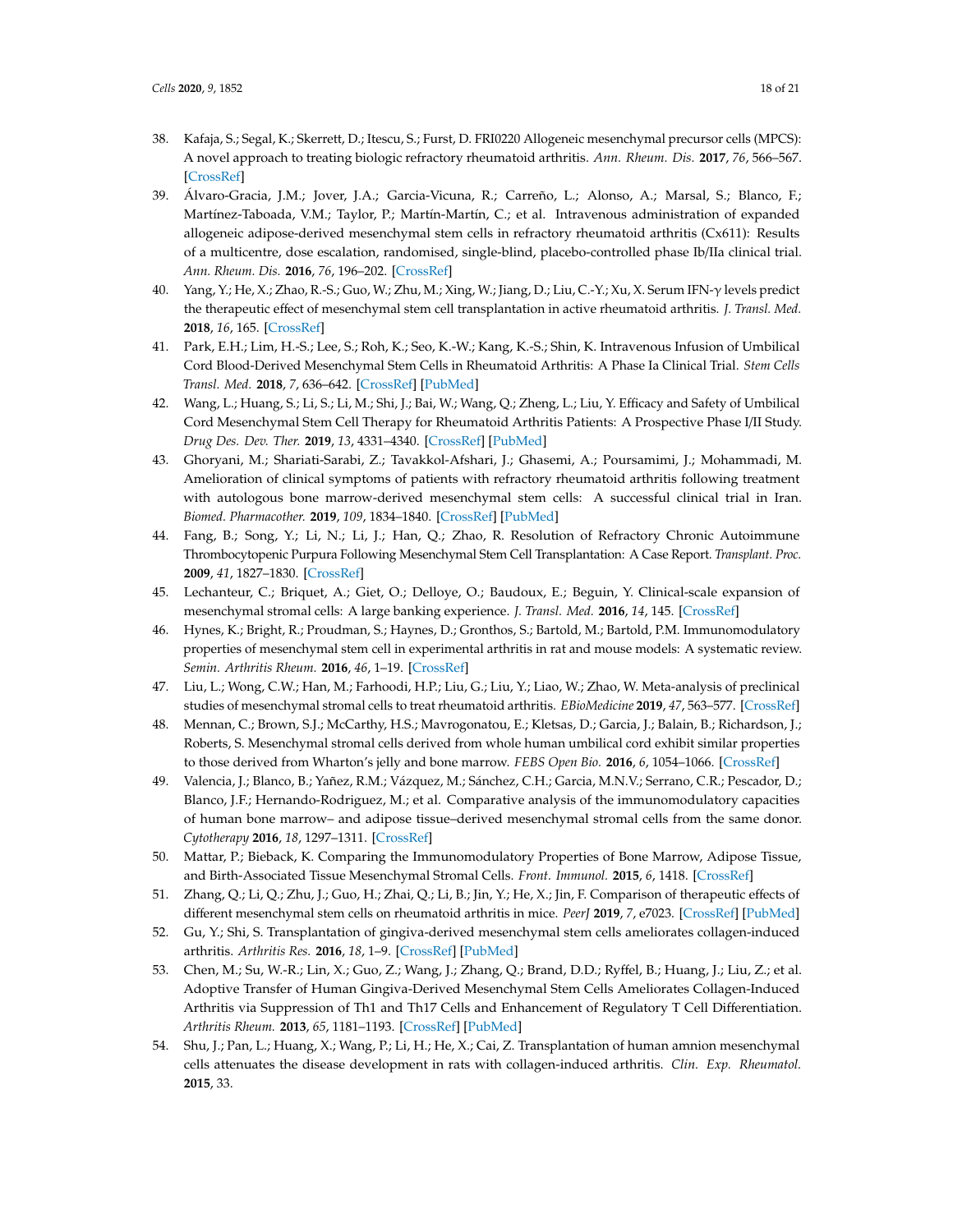- 55. Parolini, O.; Souza-Moreira, L.; O'Valle, F.; Magatti, M.; Hernandez-Cortes, P.; Gonzalez-Rey, E.; Delgado, M. Therapeutic Effect of Human Amniotic Membrane-Derived Cells on Experimental Arthritis and Other Inflammatory Disorders. *Arthritis Rheumatol.* **2014**, *66*, 327–339. [CrossRef]
- 56. Cargnoni, A.; Gibelli, L.; Tosini, A.; Signoroni, P.B.; Nassuato, C.; Arienti, D.; Lombardi, G.; Albertini, A.; Wengler, G.S.; Parolini, O. Transplantation of Allogeneic and Xenogeneic Placenta-Derived Cells Reduces Bleomycin-Induced Lung Fibrosis. *Cell Transplant.* **2009**, *18*, 405–422. [CrossRef]
- 57. Lee, W.J.; Hah, Y.-S.; Ock, S.-A.; Lee, J.-H.; Jeon, R.-H.; Park, J.-S.; Lee, S.-I.; Rho, N.-Y.; Rho, G.-J.; Lee, S.-L. Cell source-dependent in vivo immunosuppressive properties of mesenchymal stem cells derived from the bone marrow and synovial fluid of minipigs. *Exp. Cell Res.* **2015**, *333*, 273–288. [CrossRef]
- 58. Rui, K.; Zhang, Z.; Tian, J.; Lin, X.; Wang, X.; Ma, J.; Tang, X.; Xu, H.; Lu, L.; Wang, S. Olfactory ecto-mesenchymal stem cells possess immunoregulatory function and suppress autoimmune arthritis. *Cell. Mol. Immunol.* **2015**, *13*, 401–408. [CrossRef]
- 59. Tian, J.; Rui, K.; Tang, X.; Wang, W.; Ma, J.; Tian, X.; Wang, Y.; Xu, H.; Lu, L.; Wang, S. IL-17 down-regulates the immunosuppressive capacity of olfactory ecto-mesenchymal stem cells in murine collagen-induced arthritis. *Oncotarget* **2016**, *7*, 42953–42962. [CrossRef]
- 60. Dominici, M.; Le Blanc, K.; Mueller, I.; Slaper-Cortenbach, I.; Marini, F.; Krause, D.; Deans, R.; Keating, A.; Prockop, D.; Horwitz, E. Minimal criteria for defining multipotent mesenchymal stromal cells. The International Society for Cellular Therapy position statement. *Cytotherapy* **2006**, *8*, 315–317. [CrossRef]
- 61. Mancheño-Corvo, P.; López-Santalla, M.; Menta, R.; Delarosa, O.; Mulero, F.; Del Rio, B.; Ramirez, C.; Büscher, D.; Bueren, J.A.; Lopez-Belmonte, J.; et al. Intralymphatic Administration of Adipose Mesenchymal Stem Cells Reduces the Severity of Collagen-Induced Experimental Arthritis. *Front. Immunol.* **2017**, *8*. [CrossRef] [PubMed]
- 62. Gonzalez, M.A.; Gonzalez-Rey, E.; Rico, L.; Büscher, D.; Delgado, M. Treatment of experimental arthritis by inducing immune tolerance with human adipose-derived mesenchymal stem cells. *Arthritis Rheum.* **2009**, *60*, 1006–1019. [CrossRef] [PubMed]
- 63. Greish, S.; Abogresha, N.; Abdel-Hady, Z.; Zakaria, E.; Ghaly, M.; Hefny, M. Human umbilical cord mesenchymal stem cells as treatment of adjuvant rheumatoid arthritis in a rat model. *World J. Stem Cells* **2012**, *4*, 101–109. [CrossRef] [PubMed]
- 64. Kehoe, O.; Cartwright, A.; Askari, A.; El Haj, A.; Middleton, J. Intra-articular injection of mesenchymal stem cells leads to reduced inflammation and cartilage damage in murine antigen-induced arthritis. *J. Transl. Med.* **2014**, *12*, 157. [CrossRef] [PubMed]
- 65. Liu, H.; Ding, J.; Li, C.; Wang, C.; Wang, Y.; Wang, J.; Chang, F. Hydrogel is Superior to Fibrin Gel as Matrix of Stem Cells in Alleviating Antigen-Induced Arthritis. *Polymers* **2016**, *8*, 182. [CrossRef]
- 66. Kay, A.G.; Long, G.; Tyler, G.; Stefan, A.; Broadfoot, S.J.; Piccinini, A.M.; Middleton, J.; Kehoe, O. Mesenchymal Stem Cell-Conditioned Medium Reduces Disease Severity and Immune Responses in Inflammatory Arthritis. *Sci. Rep.* **2017**, *7*, 18019. [CrossRef]
- 67. Zhang, X.; Yamaoka, K.; Sonomoto, K.; Kaneko, H.; Satake, M.; Yamamoto, Y.; Kondo, M.; Zhao, J.; Miyagawa, I.; Yamagata, K.; et al. Local Delivery of Mesenchymal Stem Cells with Poly-Lactic-Co-Glycolic Acid Nano-Fiber Scaffold Suppress Arthritis in Rats. *PLoS ONE* 2014, 9, e114621. [CrossRef]
- 68. Djouad, F.; Fritz, V.; Apparailly, F.; Bony, C.; Sany, J.; Jorgensen, C.; Noel, D.; Louis-Plence, P. Reversal of the immunosuppressive properties of mesenchymal stem cells by tumor necrosis factor  $\alpha$  in collagen-induced arthritis. *Arthritis Rheum.* **2005**, *52*, 1595–1603. [CrossRef]
- 69. Hu, J.; Li, H.; Chi, G.; Yang, Z.; Zhao, Y.; Liu, W.; Zhang, C. IL-1RA gene-transfected bone marrow-derived mesenchymal stem cells in APA microcapsules could alleviate rheumatoid arthritis. *Int. J. Clin. Exp. Med.* **2015**, *8*, 706–713.
- 70. Swart, J.F.; De Roock, S.; Hofhuis, F.M.; Rozemuller, H.; Broek, T.V.D.; Moerer, P.; Broere, F.; Van Wijk, F.; Kuis, W.; Prakken, B.; et al. Mesenchymal stem cell therapy in proteoglycan induced arthritis. *Ann. Rheum. Dis.* **2014**, *74*, 769–777. [CrossRef]
- 71. Lopez-Santalla, M.; Mancheño-Corvo, P.; Escolano, A.; Menta, R.; Delarosa, O.; Abad, J.L.; Büscher, D.; Redondo, J.M.; Bueren, J.A.; Dalemans, W.; et al. Biodistribution and Efficacy of Human Adipose-Derived Mesenchymal Stem Cells Following Intranodal Administration in Experimental Colitis. *Front. Immunol.* **2017**, *8*. [CrossRef] [PubMed]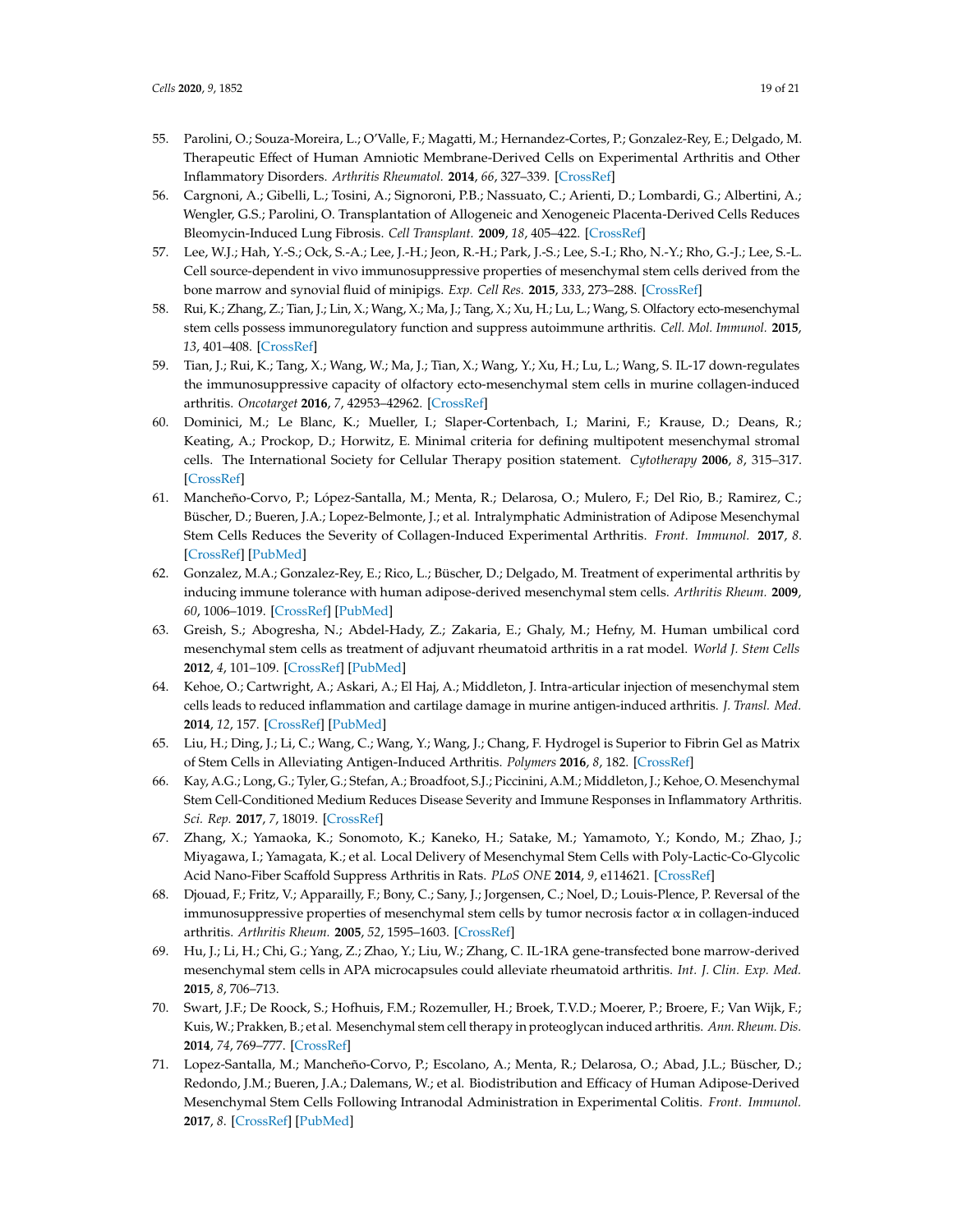- 72. López-Santalla, M.; Mancheno-Corvo, P.; Escolano, A.; Menta, R.; Delarosa, O.; Redondo, J.M.; Bueren, J.A.; Dalemans, W.; Lombardo, E.; Garín, M. Comparative Analysis between the In Vivo Biodistribution and Therapeutic Efficacy of Adipose-Derived Mesenchymal Stromal Cells Administered Intraperitoneally in Experimental Colitis. *Int. J. Mol. Sci.* **2018**, *19*, 1853. [CrossRef] [PubMed]
- 73. Augello, A.; Tasso, R.; Negrini, S.; Cancedda, R.; Pennesi, G. Cell therapy using allogeneic bone marrow mesenchymal stem cells prevents tissue damage in collagen-induced arthritis. *Arthritis Rheum.* **2007**, *56*, 1175–1186. [CrossRef] [PubMed]
- 74. Papadopoulou, A.; Yiangou, M.; Athanasiou, E.; Zogas, N.; Kaloyannidis, P.; Batsis, I.; Fassas, A.; Anagnostopoulos, A.; Yannaki, E. Mesenchymal stem cells are conditionally therapeutic in preclinical models of rheumatoid arthritis. *Ann. Rheum. Dis.* **2012**, *71*, 1733–1740. [CrossRef] [PubMed]
- 75. Kim, J.-H.; Lee, Y.T.; Oh, K.; Cho, J.; Lee, D.-S.; Hwang, Y.-I. Paradoxical effects of human adipose tissue-derived mesenchymal stem cells on progression of experimental arthritis in SKG mice. *Cell. Immunol.* **2014**, *292*, 94–101. [CrossRef] [PubMed]
- 76. Zhou, B.; Yuan, J.; Zhou, Y.; Ghawji, M.; Deng, Y.-P.; Lee, A.J.; Lee, A.J.; Nair, U.; Kang, A.H.; Brand, D.D.; et al. Administering human adipose-derived mesenchymal stem cells to prevent and treat experimental arthritis. *Clin. Immunol.* **2011**, *141*, 328–337. [CrossRef]
- 77. Mao, F.; Xu, W.; Qian, H.; Zhu, W.; Yan, Y.; Shao, Q.-X.; Xu, H.-X. Immunosuppressive effects of mesenchymal stem cells in collagen-induced mouse arthritis. *Inflamm. Res.* **2009**, *59*, 219–225. [CrossRef]
- 78. Choi, E.W.; Shin, I.S.; Song, J.W.; Lee, M.; Yun, T.W.; Yang, J.; Choi, K.-S.; Kim, S.-J. Effects of Transplantation of CTLA4Ig-Overexpressing Adipose Tissue-Derived Mesenchymal Stem Cells in Mice with Sustained Severe Rheumatoid Arthritis. *Cell Transplant.* **2016**, *25*, 243–259. [CrossRef]
- 79. Gao, J.; Zhang, G.; Xu, K.; Ma, D.; Ren, L.; Fan, J.; Hou, J.; Han, J.; Zhang, L. Bone marrow mesenchymal stem cells improve bone erosion in collagen-induced arthritis by inhibiting osteoclasia-related factors and differentiating into chondrocytes. *Stem Cell Res. Ther.* 2020, 11, 1-14. [CrossRef]
- 80. Luz-Crawford, P.; Tejedor, G.; Beaulieu, E.; Jorgensen, C.; Noel, D.; Djouad, F.; Mausset-Bonnefont, A.; Morand, E.F. Glucocorticoid-Induced Leucine Zipper Governs the Therapeutic Potential of Mesenchymal Stem Cells by Inducing a Switch From Pathogenic to Regulatory Th17 Cells in a Mouse Model of Collagen-Induced Arthritis. *Arthritis Rheumatol.* **2015**, *67*, 1514–1524. [CrossRef]
- 81. Cosenza, S.; Toupet, K.; Maumus, M.; Luz-Crawford, P.; Blanc-Brude, O.; Jorgensen, C.; Noël, D. Mesenchymal stem cells-derived exosomes are more immunosuppressive than microparticles in inflammatory arthritis. *Theranostics* **2018**, *8*, 1399–1410. [CrossRef] [PubMed]
- 82. Varkouhi, A.K.; Monteiro, A.P.T.; Tsoporis, J.N.; Mei, S.H.J.; Stewart, D.J.; Dos Santos, C.C. Genetically Modified Mesenchymal Stromal/Stem Cells: Application in Critical Illness. *Stem Cell Rev. Rep.* **2020**, 1–16. [CrossRef] [PubMed]
- 83. Park, N.; Rim, Y.A.; Jung, H.; Kim, J.; Yi, H.; Kim, Y.; Jang, Y.; Jung, S.M.; Lee, J.; Kwok, S.-K.; et al. Etanercept-Synthesising Mesenchymal Stem Cells Efficiently Ameliorate Collagen-Induced Arthritis. *Sci. Rep.* **2017**, *7*, 39593. [CrossRef] [PubMed]
- 84. Liu, L.N.; Wang, G.; Hendricks, K.; Lee, K.; Bohnlein, E.; Junker, U.; Mosca, J.D. Comparison of Drug and Cell-Based Delivery: Engineered Adult Mesenchymal Stem Cells Expressing Soluble Tumor Necrosis Factor Receptor II Prevent Arthritis in Mouse and Rat Animal Models. *Stem Cells Transl. Med.* **2013**, *2*, 362–375. [CrossRef] [PubMed]
- 85. Alvaro-Gracia, J.M.; Jover, J.A.; Garcia-Vicuña, R.; Carreño, L.; Alonso, A.; Marsal, S.; Blanco, F.J.; Martínez-Taboada, V.M.; Taylor, P.C.; Díaz-González, F.; et al. Phase IB/IIA study on intravenous administration of expanded allogeneic adipose-derived mesenchymal stem cells in refractory rheumatoid arthritis patients. Proceeding of 2013 ACR/ARHP Annual Meeting, San Diego, CA, USA, 25–30 October 2013. Abstract Number 2644.
- 86. He, X.; Yang, Y.; Yao, M.; Yang, L.; Ao, L.; Hu, X.; Li, Z.; Wu, X.; Tan, Y.; Xing, W.; et al. Combination of human umbilical cord mesenchymal stem (stromal) cell transplantation with IFN- $\gamma$  treatment synergistically improves the clinical outcomes of patients with rheumatoid arthritis. *Ann. Rheum. Dis.* **2020**. [CrossRef]
- 87. Ghoryani, M.; Shariati-Sarabi, Z.; Tavakkol-Afshari, J.; Mohammadi, M. The Sufficient Immunoregulatory Effect of Autologous Bone Marrow-Derived Mesenchymal Stem Cell Transplantation on Regulatory T Cells in Patients with Refractory Rheumatoid Arthritis. *J. Immunol. Res.* **2020**, *2020*, 1–8. [CrossRef]